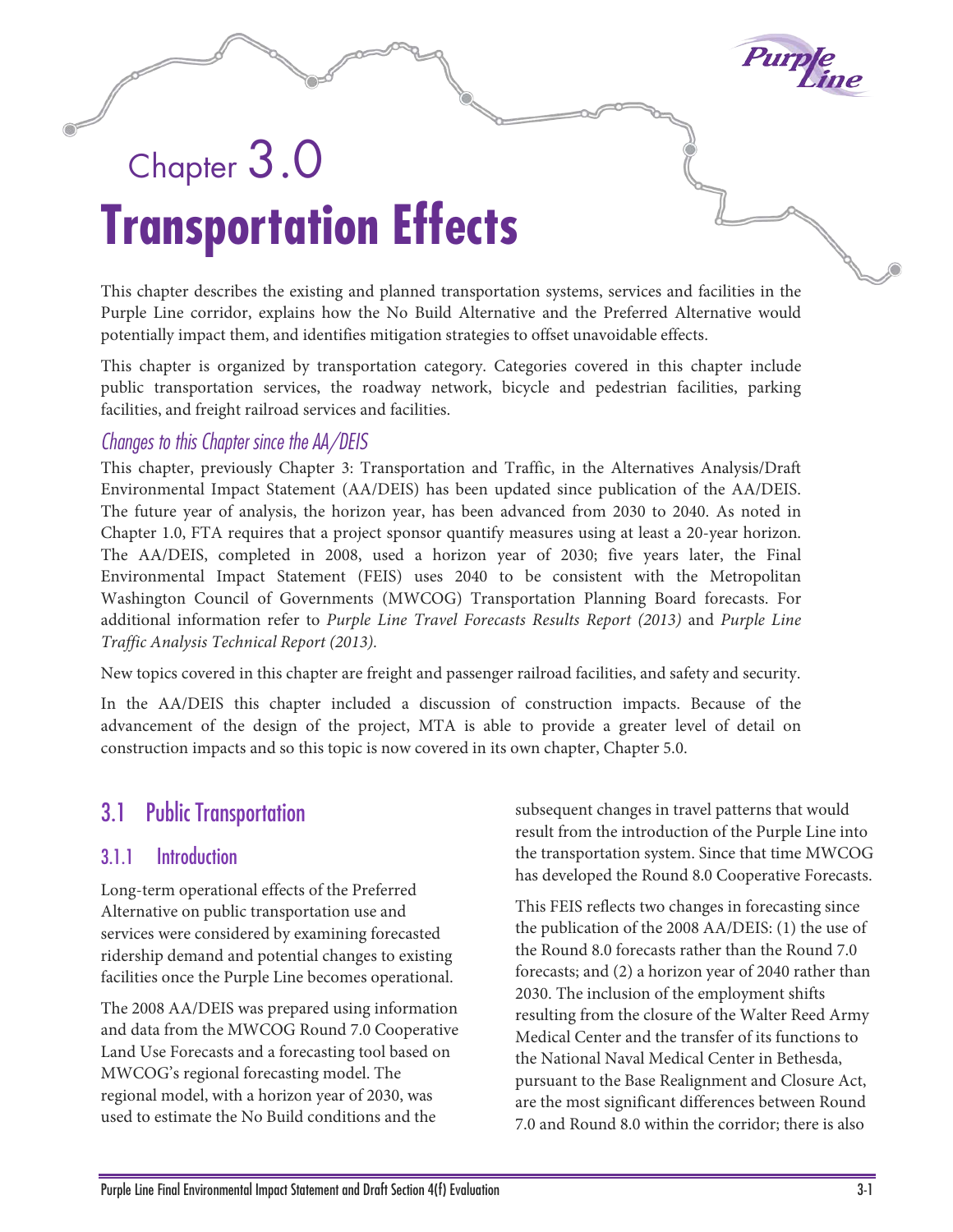some growth in regional population and employment over the 2030-2040 period.

For further information see the *Purple Line Travel Forecasts Results Report (2013)* and the *Purple Line Validation and Calibration Technical Report (2013).*

#### The Regional Travel Demand Model

A regional travel demand forecasting model is a mathematical representation of the availability of transportation facilities (roads and transit) and the demand for travel in an urban area.

The region covered in the MWCOG model covers 22 jurisdictions and about 6,800 square miles and includes the District of Columbia and parts of three states: Maryland, Virginia, and West Virginia.

The model uses population and employment data, approved zoning, and the highway and transit networks, to calculate the expected demand for transportation facilities.

### *Ridership*

Ridership forecasts are used to gauge the comparative attractiveness of alternatives under consideration. They are measured in terms of (1) total and new daily transit trips and (2) peak period boardings by station.

A "transit trip" is defined as the travel of one person from trip origin to trip destination, regardless of the number of transfers or mode changes required. For example, a trip from home to work, using bus and Metrorail, would be counted as one "transit trip." The term "passenger" is sometimes used to refer to a transit trip.

A "boarding" is defined as the number of times a person enters a vehicle for travel. A single passenger's trip from origin to destination could include multiple boardings—for example, a boarding of a Ride On bus, followed by a boarding of Metrorail.

### 3.1.2 Affected Environment

As described in Chapter 1.0, existing rail transit services in the corridor include three Washington Metropolitan Area Transit Authority (WMATA) Metrorail lines, all three of Maryland Transit Administration's (MTA) commuter rail lines (MARC), and Amtrak at New Carrollton. Metrorail trains operate approximately every 4 to 6 minutes during peak periods and 6 to 12 minutes during off peak periods.

More than 75 bus routes provided by Montgomery County Ride On, Prince George's County TheBus, and WMATA Metrobus operate in the corridor. Of these, only 13 provide east-west service, predominately disconnected routes that do not serve the corridor from end-to-end. The University of Maryland operates Shuttle-UM in much of the corridor; while this service is not open to the general public, it does serve a large number of University of Maryland (UMD) students, faculty, and employees in the corridor.

Metrorail and MARC primarily serve north-south trips in the corridor. The only east-west transit service is provided by buses, whose speed and reliability is affected by the roadway congestion. In addition, county bus services terminate at the county boundary in the Takoma Park/Langley Park area, so travelers on those services crossing the respective county boundaries must transfer. Table 1-3 in Chapter 1.0 shows existing scheduled transit travel times for trips in the corridor.

### 3.1.3 No Build Alternative

As described in Section 2.3.1, the No Build Alternative includes the existing highway network and transit service, plus those transportation improvements that have been included in the Financially Constrained Long-Range Plan (CLRP) for implementation by 2040, except for the Purple Line.

The end-to-end travel time between Bethesda and New Carrollton on Metrorail is 55 minutes, but this route does not provide access to any of the intermediate stops that would be available on the Purple Line.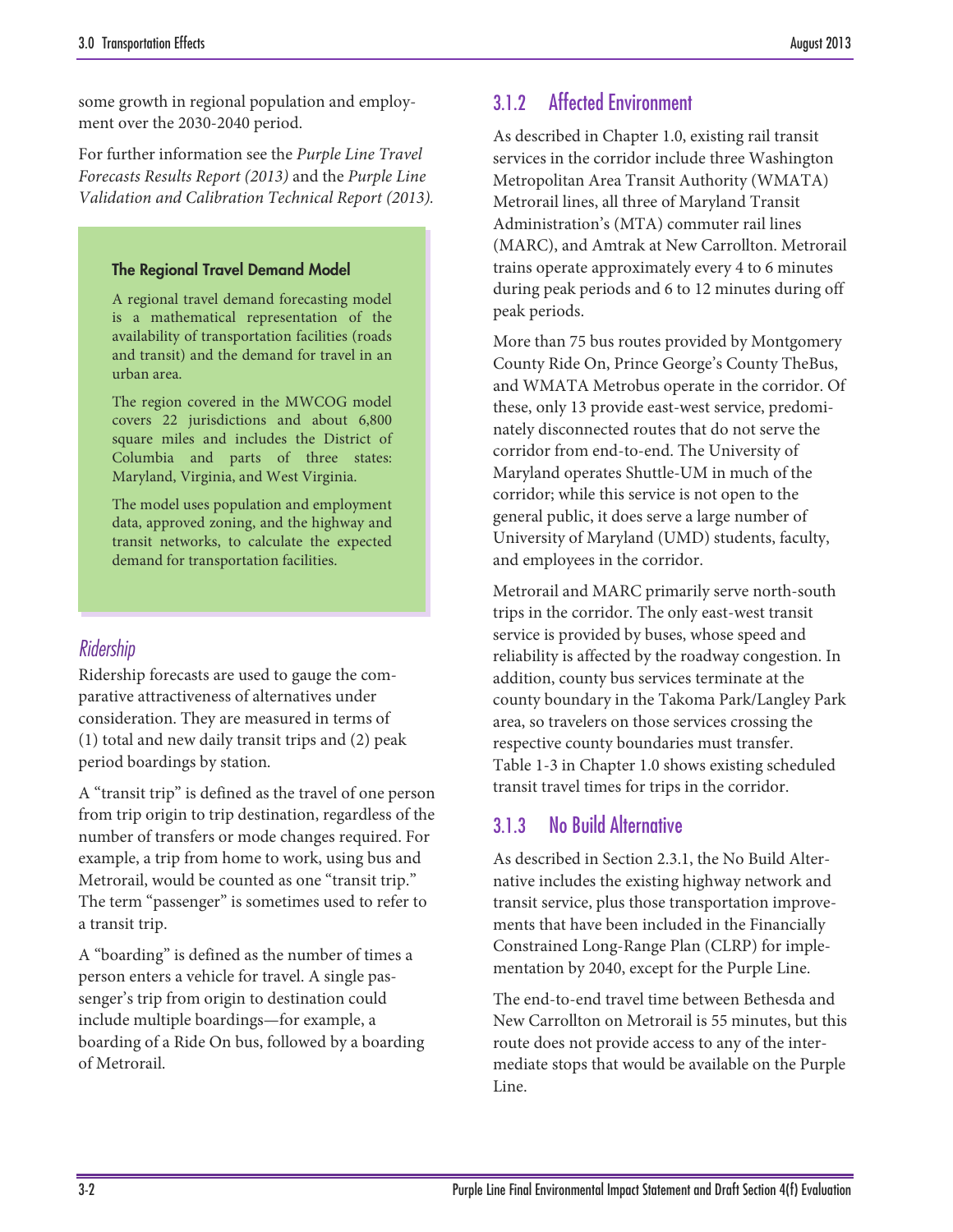The CLRP includes new north-south and east-west bus service within Prince George's County, but does not extend new service throughout the Purple Line corridor. As noted in Chapter 2.0, Montgomery County is evaluating a bus rapid transit network, but this is not funded for construction, and is not included in the No Build Alternative. As the No Build Alternative would not include a new mode or new exclusive right-of-way, it is not anticipated to substantially increase the reliability of the existing bus system. It is expected that increasing roadway congestion will lengthen bus running times and result in longer travel times for cars and buses.

Automobile travel times for a trip between Bethesda and New Carrollton are expected to increase by approximately 30 percent and 40 percent during the morning and evening peak periods, respectively. [1](#page-2-0) The projected bus transit travel time between Bethesda and New Carrollton is anticipated to increase to 108 minutes under the No Build Alternative. This condition will decrease the reliability of the bus service, impair its ability to meet its operations schedule, and adversely affect the predictability of expected headways and transit travel times.

### 3.1.4 Preferred Alternative

 $\overline{a}$ 

The Preferred Alternative, described in detail in Section 2.3.2, would provide new east-west light rail transit (LRT) service between Bethesda and New Carrollton. The Preferred Alternative would travel in dedicated or exclusive transit lanes for 13.9 miles of its 16.2-mile length, allowing the Purple Line to operate more reliably than the No Build Alternative bus services. In 2040, the end-to-end peak hour travel time for the Preferred Alternative would be 63 minutes, including stops at all stations.

### *Long-term Operational Effects*

### Total and New Transit Trips

The Preferred Alternative is projected to generate 28,626 new transit trips for the entire Washington DC region in 2040. This is an increase of 1.7 percent in total regional transit ridership over the No Build alternative. Ridership forecasts are shown in [Table 3-1](#page-3-0) broken out by the four transit service types for both work and non-work trips, to show how the Preferred Alternative would shift trips. The forecasts for 2030 are included for comparison of projections to the horizon year previously presented in the AA/DEIS. Both 2030 and 2040 ridership forecasts in this FEIS use the Round 8 Cooperative Forecasts.

#### Travel Patterns

Travel forecasts show that while there is considerable existing transit travel within the Purple Line corridor itself, the majority of transit trips in the Purple Line corridor have an origin or destination outside the corridor. For example, many transit trips that begin or end in the corridor are part of a trip that extends into Washington DC or areas to the north of the Purple Line corridor. These trips commonly use the Metrorail Red, Green, and Orange Lines, especially in the Shady Grove/ Rockville area and the Glenmont area. While the major activity centers in the corridor account for the majority of the trips, a substantial number of these transit trips are associated with areas in between the Metrorail lines, and depend on streetrunning bus service operating in congested mixed traffic. The following terms are used to describe the different types of transit trips in the corridor:

- Transit trip "associated with the corridor" means the trip has either an origin or a destination in the corridor.
- Transit trip "within the corridor" means the trip origin and the trip destination are both in the corridor.
- "Corridor-related" transit trips include trips associated with the corridor and trips within the corridor.

<span id="page-2-0"></span><sup>1</sup> Multiple travel time runs were conducted in both the eastbound and westbound directions during the AM and PM peak periods. Year 2040 travel times were estimated using the average increase in delay across the corridor, based on the projected 2040 traffic conditions. For additional information refer to *the Purple Line Traffic Analysis Technical Report (2013)*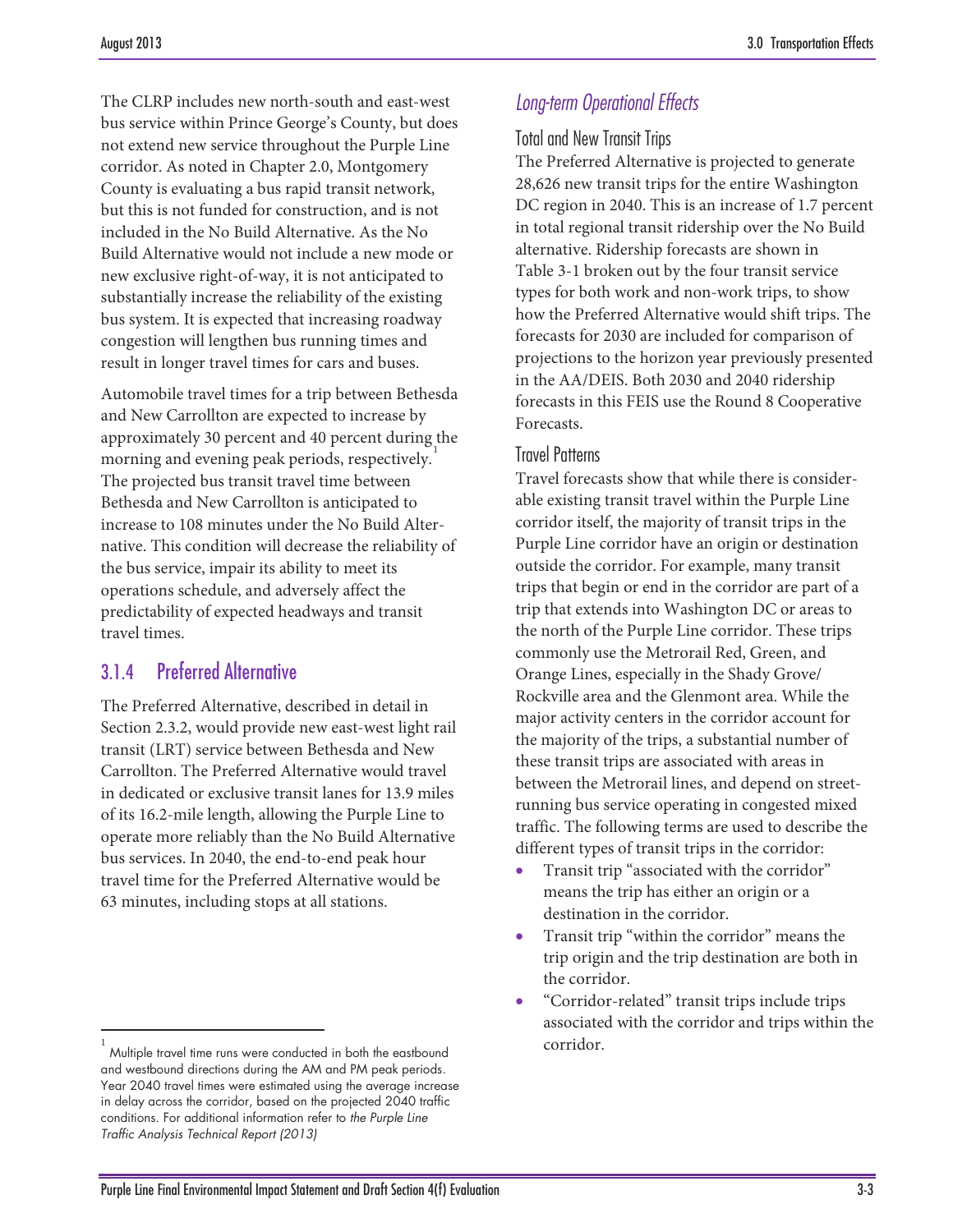[Table 3-2](#page-3-1) shows that under the No Build Alternative, daily transit trips in the Washington DC region are forecast to grow by 503,080 to 1,655,074, almost 44 percent, over the 29 years from 2011 to 2040. Corridor-related transit trips grow by 49 percent, to 221,833, clearly demonstrating the growing demand for transit in this corridor.

While the general pattern and distribution of transit trips would be similar to current trips, the level of growth within the corridor under the Preferred Alternative is substantial. Trips associated with the corridor in year 2040 for the Preferred Alternative would increase by 5,877 trips compared with the No Build Alternative (an increase of 2.9 percent). Year 2040 trips within the corridor for the Preferred Alternative would increase by 19,468 or 88 percent. These increases in transit trips demonstrate the benefit of the Preferred Alternative in improving mobility by better connecting the communities within the corridor.

### Daily Boardings

[Table 3-3](#page-4-0) shows the total number of daily boardings on the Purple Line, as well as the breakdown for three types of Purple Line trips:

- Trips using the Purple Line where the Purple Line would be the primary means of travel (including those passengers who got to and from the Purple line on foot or by bus)
- Trips primarily on Metrorail, which use the Purple Line for part of that trip
- Trips primarily on MARC, which use the Purple Line for part of that trip

In 2040, 27 percent of the Purple Line boardings would be trips that also include riding Metrorail, reflecting the ability of the Preferred Alternative to provide connectivity to the Metrorail system.

| <b>Transit Service</b>     | <b>Type of Trip</b>                    | 2030<br><b>No Build</b><br><b>Alternative</b> | 2040<br><b>No Build</b><br><b>Alternative</b> | 2030<br><b>Preferred</b><br><b>Alternative</b> | 2040<br><b>Preferred</b><br><b>Alternative</b> |
|----------------------------|----------------------------------------|-----------------------------------------------|-----------------------------------------------|------------------------------------------------|------------------------------------------------|
| Bus                        | Work                                   | 312,829                                       | 326,373                                       | 300,964                                        | 313,802                                        |
|                            | Non-work                               | 215,736                                       | 230,303                                       | 211,194                                        | 225,521                                        |
| Metrorail                  | Work                                   | 758,022                                       | 802,619                                       | 755,725                                        | 800,235                                        |
|                            | Non-work                               | 232,737                                       | 249,646                                       | 231,441                                        | 248,271                                        |
| <b>Commuter Rail</b>       | Work and Non-work                      | 45,126                                        | 46,134                                        | 45,088                                         | 46,105                                         |
| Purple Line                | Work                                   | N/A                                           | N/A                                           | 30,250                                         | 32,259                                         |
|                            | Non-work                               | N/A                                           | N/A                                           | 16,442                                         | 17,508                                         |
| <b>Total Transit Trips</b> |                                        | 1,564,450                                     | 1,655,075                                     | 1,591,104                                      | 1,683,701                                      |
|                            | New Transit Trips Relative to No Build | N/A                                           | N/A                                           | 26,654                                         | 28,627                                         |

### <span id="page-3-0"></span>Table 3-1. Total Daily Regional Transit Trips, 2030/2040

Note: Trips are assigned as to modes depending on the length of the trip on each mode. For example, a trip that would be traveled mostly on the Purple Line and would involve a short ride on a bus is an assigned trip on the Purple Line. Similarly, a trip that would be traveled mostly on Metrorail and uses the Purple Line as a means of accessing the Metrorail station is assigned as a Metrorail trip.

Source: Purple Line Travel Forecasts Results Report (2013)

### <span id="page-3-1"></span>Table 3-2. Regional Transit Trips

| Trips                                | 2011<br><b>Existing</b> | 2030<br><b>No Build</b><br><b>Alternative</b> | 2040<br><b>No Build</b><br><b>Alternative</b> | 2030<br><b>Preferred</b><br><b>Alternative</b> | 2040<br><b>Preferred</b><br><b>Alternative</b> |
|--------------------------------------|-------------------------|-----------------------------------------------|-----------------------------------------------|------------------------------------------------|------------------------------------------------|
| Associated with Purple Line Corridor | 135,851                 | 187,996                                       | 199,709                                       | 193,750                                        | 205,586                                        |
| Within Purple Line Corridor          | 12,914                  | 20,520                                        | 22.124                                        | 38,384                                         | 41,592                                         |
| <b>Total Regional Trips</b>          | 1,151,994               | 1,564,450                                     | 1,655,075                                     | 1,591,104                                      | 1,683,701                                      |

Source: Purple Line Travel Forecasts Results Report, (2013)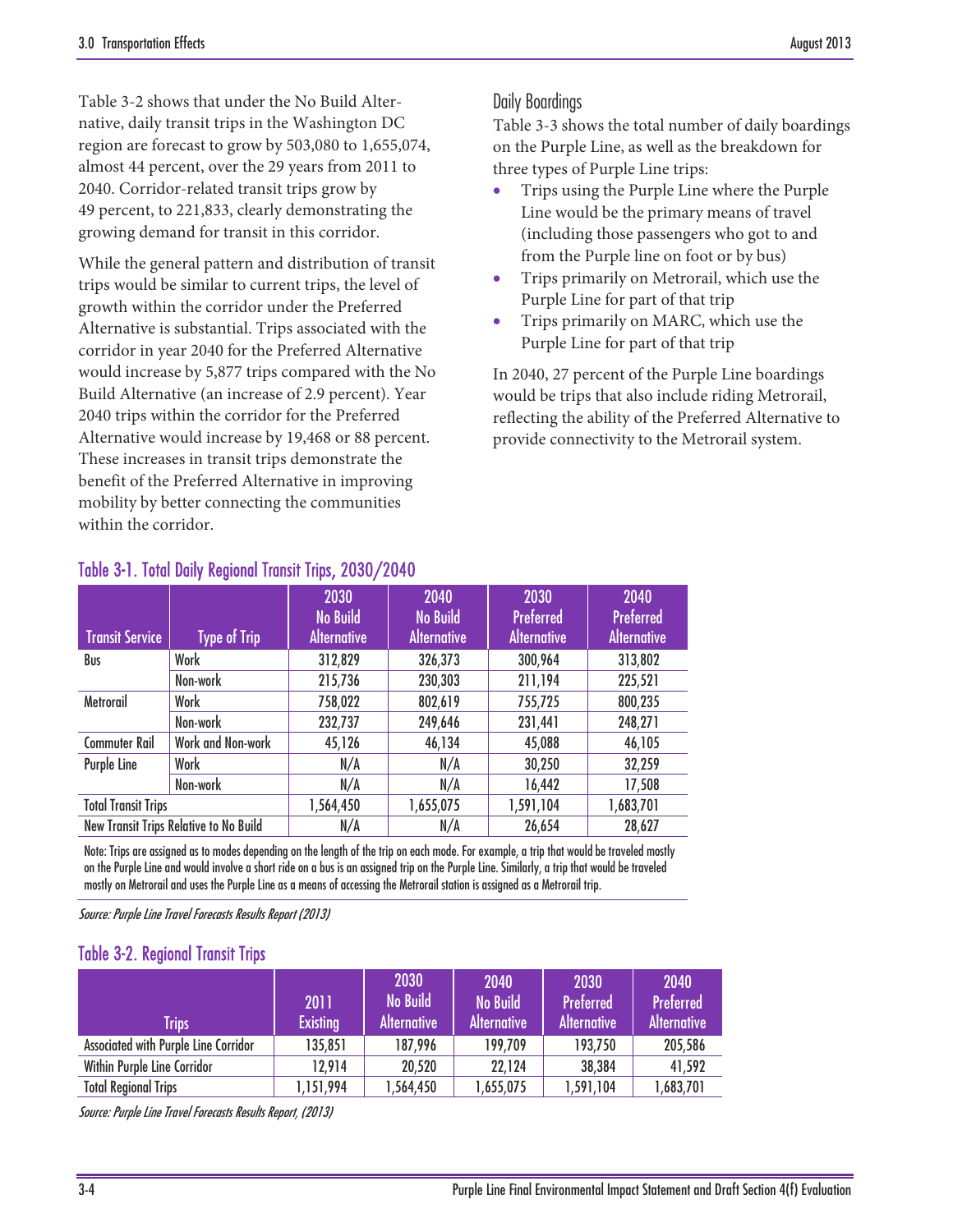| <b>Transit Ridership</b><br>(daily boardings) | 2030<br><b>Preferred</b><br><b>Alternative</b> | 2040<br><b>Preferred</b><br><b>Alternative</b> |
|-----------------------------------------------|------------------------------------------------|------------------------------------------------|
| Purple Line                                   | 46,837                                         | 49,791                                         |
| Purple Line and Metrorail                     | 17,224                                         | 18,972                                         |
| Purple Line and MARC                          | 477                                            | 536                                            |
| <b>Total</b>                                  | 64,538                                         | 69,299                                         |

<span id="page-4-0"></span>

|  |  |  |  |  |  |  | Table 3-3. Year 2030/2040 Daily Purple Line Boardings |
|--|--|--|--|--|--|--|-------------------------------------------------------|
|--|--|--|--|--|--|--|-------------------------------------------------------|

Source: Purple Line Travel Forecasts Results Report (2013)

University of Maryland Student and Employee Travel The travel of UMD employees (faculty and staff) to and from the campus is captured within the regional model's travel forecasts, and these trips are included in the forecasts for the Purple Line. In contrast, the student trips to and from campus are not included in the forecasts, except as part of a separate analysis of "Special Events / Student Boardings," as shown i[n Table 3-4.](#page-5-0) Many of the current 37,000 students live on campus or in nearby housing within walking distance of the campus. Others live off campus and commute to school. These trips are not as concentrated in the peak periods as employee trips and are not as regular, as UMD is not in full session over the summer and during other breaks.

The university operates a shuttle bus service for its students, faculty, and staff, who make two million trips per year on this service. Four of the 18 Shuttle-UM routes (Shuttle-UM 111 Silver Spring Metro, Shuttle-UM 126 New Carrollton, Shuttle-UM 109 River Road, and Shuttle-UM 104 College Park Metro) operate in the Purple Line corridor serving major activity centers and destinations such as the Silver Spring Metro Station, the College Park Metro Station, New Carrollton Metro Station, and M Square Research Park. The ridership on these routes has been growing for the last several years and is estimated to grow 25 percent over the next 20 years as the student population grows and the on-campus parking supply becomes more restricted.

Of the four routes, Shuttle-UM 104 between the university campus and the College Park Metro station is the most heavily used, running at 6-minute headways from 6 AM to 7:30 PM, and every 20 minutes until 3:30 AM. An estimated 60 percent of the riders are students. This shuttle route is assumed to be discontinued with the opening of the Purple Line, diverting 2,550 trips per average weekday in 2030 to the Purple Line. The Shuttle-UM 111 to Silver Spring is likewise assumed to be discontinued, diverting another 525 trips per day. The Shuttle-UM 126-New Carrollton and Shuttle-UM 109 River Road carry a much smaller estimated percent of students among their ridership. These routes likely would be modified so as not to duplicate the Purple Line service. Another 90 trips in 2030 would be diverted from these two routes.

Student and visitor trips also would be diverted from various The Bus routes (14-River Road and 17-College Park Metro) and Metrobus routes (J4, F6, F8, and C2/C4). An estimated 900 trips would be diverted from these routes.

The total number of student and visitor trips diverted from the discontinued or modified Shuttle-UM, The Bus and Metrobus routes is estimated to be 4,065 trips in 2030 on an average weekday when school is in session. As noted above, the travel of University employees are already included in the regional model forecasts.

### Special Event and Special Generator Trips

Venues such as sport stadiums and arenas, and events such as festivals and holiday fireworks displays, generate trips that occur outside of the typical weekday travel patterns. Washington DC is the site of many special trip generators and major events that occur with enough regularity and frequency that these are included in the regional model forecasts. Special events and generators within the Purple Line corridor, however, are not included in the regional forecasts.

The principal special event and special trip generator venue in the Purple Line corridor is the UMD campus, with Byrd Stadium, Comcast Center, and Clarice Smith Performing Arts Center. Byrd Stadium seats 50,000 people and hosts five to seven weekend football games annually. UMD is the site of many major sport and cultural events including major football and basketball games, numerous other sporting events and tournaments, concerts and similar activities that bring several hundred thousand visitors to the campus throughout the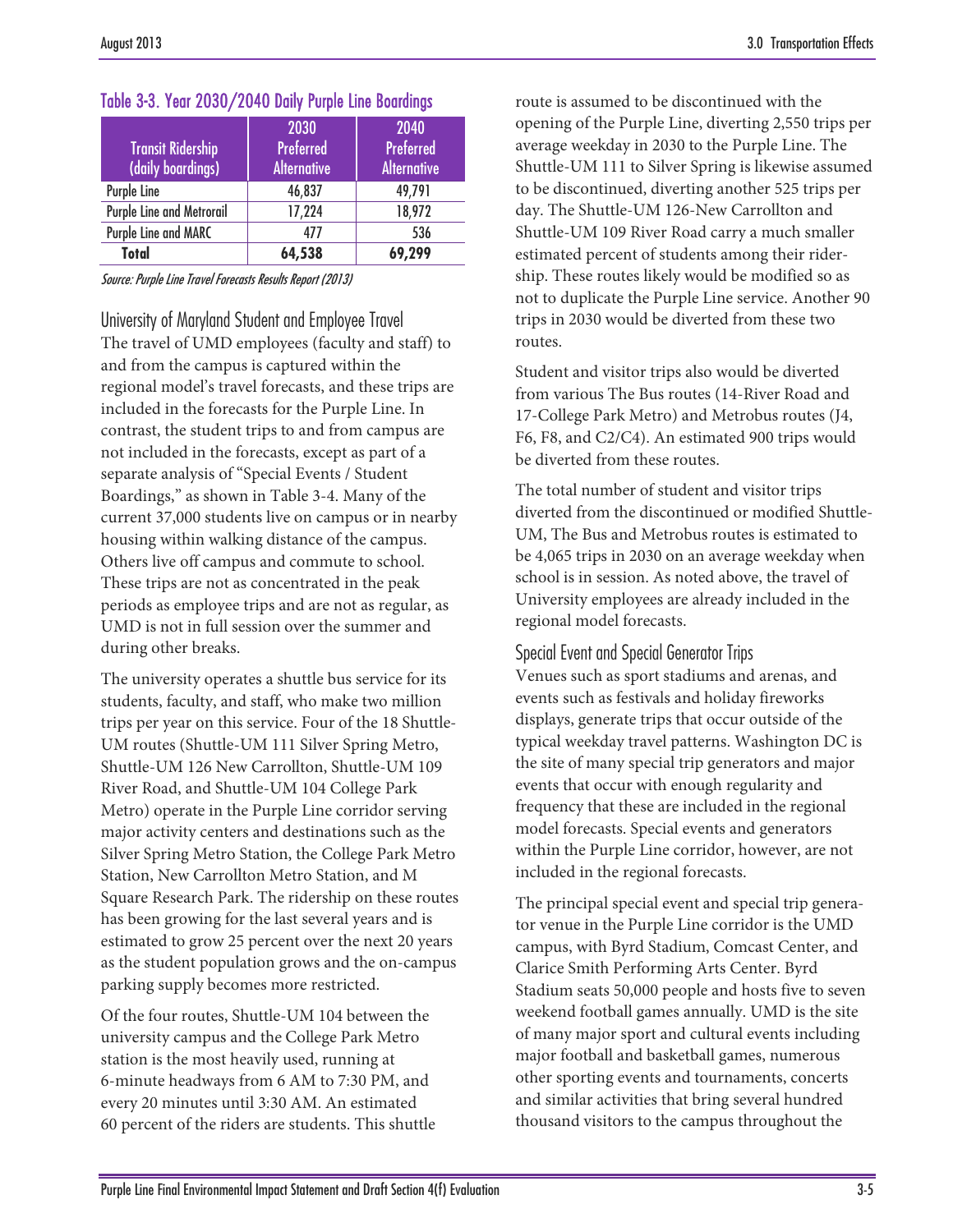year—albeit typically on weekends and evenings. Not all these trips would be candidates for the Purple Line; however, the Purple Line could make using transit for these types of trips associated with the UMD more attractive, especially with the Purple Line traveling along Campus Drive. The percentage of these trips that is estimated to use the Purple Line is estimated to be relatively small (3 percent), generating 75,000 boardings per year, or the equivalent of 255 boardings on a typical day in 2030.

While University of Maryland University College adjacent to the proposed Adelphi Road/West Campus station is largely a distance learning institution, there is a commuter student population which would be directly served by the Purple Line. Approximately 350 daily boardings would be generated by these students. The hotel and conference center hosts many large events, as well as numerous smaller events. While these vary by day of the week and season, an average of 80 daily Purple Line boardings is estimated for 2030.

|                                      |                              | 2030 Preferred<br><b>Alternative with Special</b> |                              | 2040 Preferred<br><b>Alternative with Special</b> |
|--------------------------------------|------------------------------|---------------------------------------------------|------------------------------|---------------------------------------------------|
|                                      | 2030                         | Event/Student                                     | 2040                         | Event/Student                                     |
| <b>Segment</b>                       | <b>Preferred Alternative</b> | <b>Boardings Included1</b>                        | <b>Preferred Alternative</b> | <b>Boardings Included1</b>                        |
| <b>Bethesda</b>                      | 14,780                       | 14,780                                            | 14,990                       | 14,990                                            |
| Chevy Chase Lake/Connecticut Avenue  | 2,240                        | 2,240                                             | 2,250                        | 2,250                                             |
| Lyttonsville                         | 1,330                        | 1,330                                             | 1,340                        | 1,340                                             |
| Woodside/16th Street                 | 1,570                        | 1,570                                             | 1,620                        | 1,620                                             |
| <b>Silver Spring Transit Center</b>  | 12,490                       | 12,870                                            | 12,940                       | 13,320                                            |
| <b>Silver Spring Library</b>         | 2,810                        | 2,810                                             | 3,010                        | 3,010                                             |
| <b>Dale Drive</b>                    | 870                          | 870                                               | 960                          | 960                                               |
| <b>Manchester Place</b>              | 1,860                        | 1,860                                             | 1,910                        | 1,910                                             |
| Long Branch                          | 790                          | 790                                               | 890                          | 890                                               |
| Piney Branch Rd/University Boulevard | 1,160                        | 1,160                                             | 1,240                        | 1,240                                             |
| Takoma/Langley Transit Center        | 1,940                        | 1,940                                             | 2,190                        | 2,190                                             |
| <b>Riggs Road</b>                    | 1,860                        | 1,960                                             | 2,220                        | 2,320                                             |
| Adelphi Road/West Campus             | 910                          | 1,280                                             | 1,020                        | 1,390                                             |
| <b>Campus Center</b>                 | 550                          | 2,270                                             | 730                          | 2,500                                             |
| <b>East Campus</b>                   | 3,650                        | 3,930                                             | 4,310                        | 4,600                                             |
| College Park/UMD Metro               | 5,190                        | 7,090                                             | 5,790                        | 7,740                                             |
| M Square                             | 1,350                        | 1,350                                             | 1,730                        | 1,730                                             |
| <b>Riverdale Park</b>                | 2,100                        | 2,100                                             | 2,390                        | 2,390                                             |
| <b>Beacon Heights</b>                | 1,830                        | 1,830                                             | 1,900                        | 1,900                                             |
| Annapolis Road/Glenridge             | 1,360                        | 1,360                                             | 1,410                        | 1,410                                             |
| <b>New Carrollton</b>                | 3,910                        | 3,910                                             | 4,460                        | 4,460                                             |
| <b>Total Boardinas</b>               | 64,550                       | 69,300                                            | 69,300                       | 74,160                                            |

#### <span id="page-5-0"></span>Table 3-4. Year 2030/2040 Daily Purple Line Boardings by Station

Daily boardings have been rounded

<sup>1</sup> Includes UMD special event, special generator, and student trips

Source: Purple Line Travel Forecasts Results Report (2013).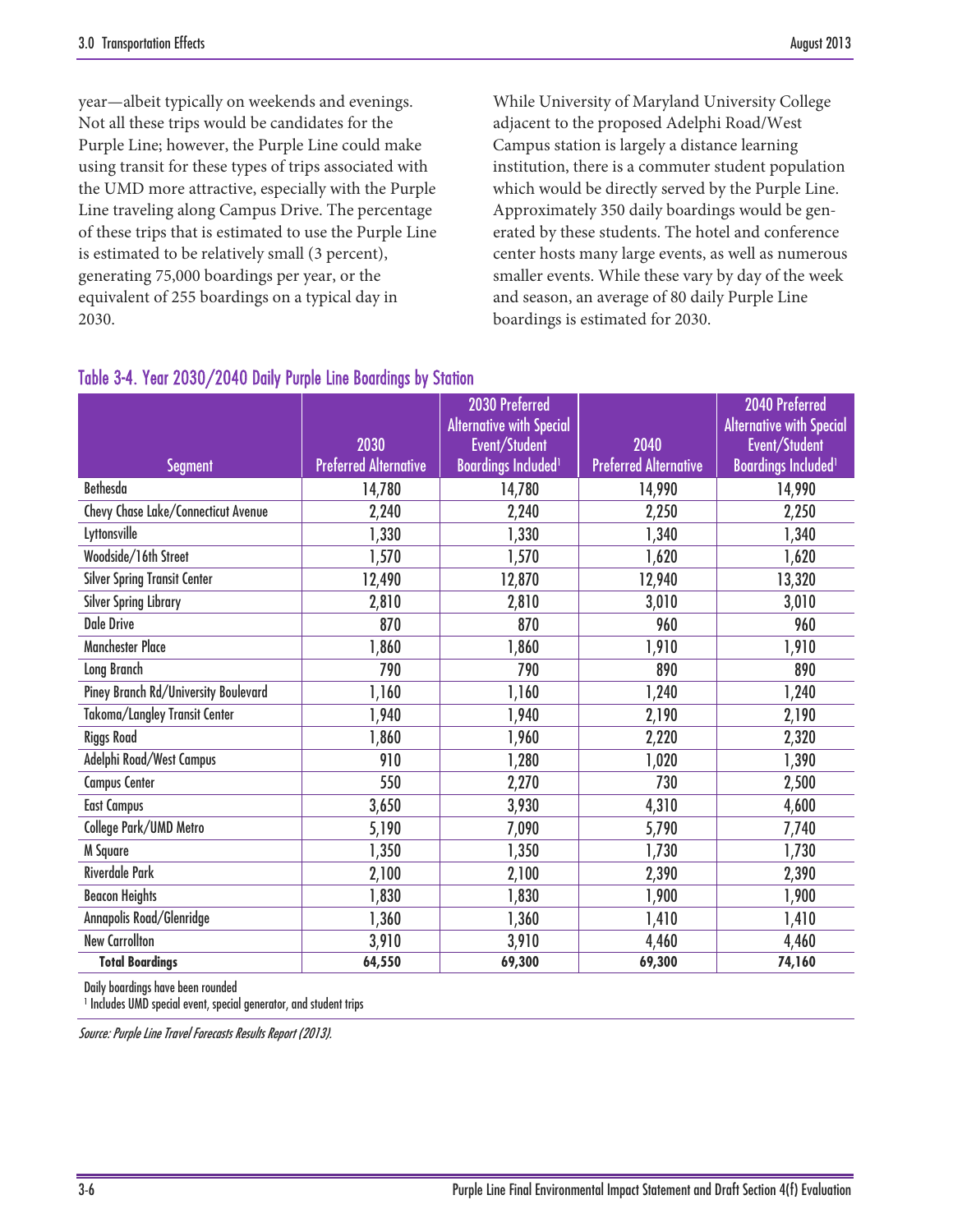The combined estimate for UMD student and special generator/special event Purple Line boardings in 2030 is 4,750. These boardings would occur on days when UMD is in session or the special events are happening. These trips are not as concentrated in the peak periods as employee trips and are not as regular, as UMD is not in full session over the summer and various break periods. The number of these boardings estimated to board the Purple Line is expected to grow by a little more than 2 percent between 2030 and 2040, to total of 4,860.

#### Station Boardings

Daily boardings by station for the Preferred Alternative in 2030 and 2040 are shown in [Table 3-4.](#page-5-0) The Bethesda, Silver Spring Transit Center, College Park/UMD Metro, and New Carrollton stations have the highest boarding of any of the stations, demonstrating the connectivity the Purple Line would have with the Metrorail system. The 2030 Preferred Alternative and 2040 Preferred Alternative columns do not include the UMD student and special event and special generators travel discussed previously. The 2030 and 2040 "Preferred Alternative with Student/Special Boardings Included" columns includes these boardings, although as discussed above, these boardings would only occur on days when the university is in session.

#### Station Mode of Access

At most Purple Line stations, walking and bus would be the principal ways that passengers get to and leave the stations. At the Bethesda, Silver Spring Transit Center, College Park/UMD Metro, and New Carrollton Stations, a transfer to or from Metrorail would be the most common entry/exit mode. MARC connections are also available at Silver Spring Transit Center, College Park/UMD Metro, and New Carrollton. Major bus transfers would occur at Bethesda, Silver Spring Transit Center, the Takoma/Langley Transit Center, College Park/ UMD Metro, and New Carrollton. At the UMD Campus Center station transfers would occur with the Shuttle-UM system as well. All these connections assume a future bus system based on existing service levels and routes. Some of the existing bus services in the corridor could be modified to better integrate with the Purple Line service, either by relocating stop locations or modifying schedules.

Another way to access stations is by automobile. While no new park-and-ride facilities would be provided at the Purple Line stations, the four Metrorail stations that would connect with the Purple Line have existing parking facilities that could be used by Purple Line riders. Some of the Metrorail users who would park at these stations under the No Build, would access these stations via the Purple Line under the Preferred Alternative (thus reducing demand for parking at these stations under the Preferred Alternative). On the other hand, some Purple Line riders who would access the service by automobile would use the existing parking facilities at the four Metrorail stations (thus increasing parking demand at these stations under the Preferred Alternative). In addition, some Purple Line riders who would use the Metrorail system as part of their trips would access the system by car at other Metrorail stations, thus increasing demand for parking at Metrorail stations outside the corridor. Overall, the travel forecasting analysis showed that adequate parking supply was available for the changes in parking demand with the Purple Line (see *Purple Line Travel Forecasts Results Report*, 2013).

#### Passenger Travel Benefits

Benefits to travelers as a result of implementing the Purple Line can accrue to new transit users, as well as to existing transit riders who might benefit from a faster trip or more convenient access to the service. [Table 3-5](#page-6-0) lists the total systemwide passenger travel benefits for the Preferred Alternative. The travel benefits are calculated to represent the savings in travel times combined with out-ofpocket costs converted to minutes. In this way, the measure includes a comprehensive accounting of the total benefits of travel.

#### <span id="page-6-0"></span>Table 3-5. Year 2030/2040 Daily Systemwide Passenger Travel Benefits

|                            | <b>Daily Benefits (minutes)</b> |  |  |
|----------------------------|---------------------------------|--|--|
| 2030 Preferred Alternative | 1.694.900                       |  |  |
| 2040 Preferred Alternative | 2,088,240                       |  |  |
|                            |                                 |  |  |

Note: This table does not include any travel benefits for UMD students and special generator trips.

Source: Purple Line Travel Forecasts Results Report (2013)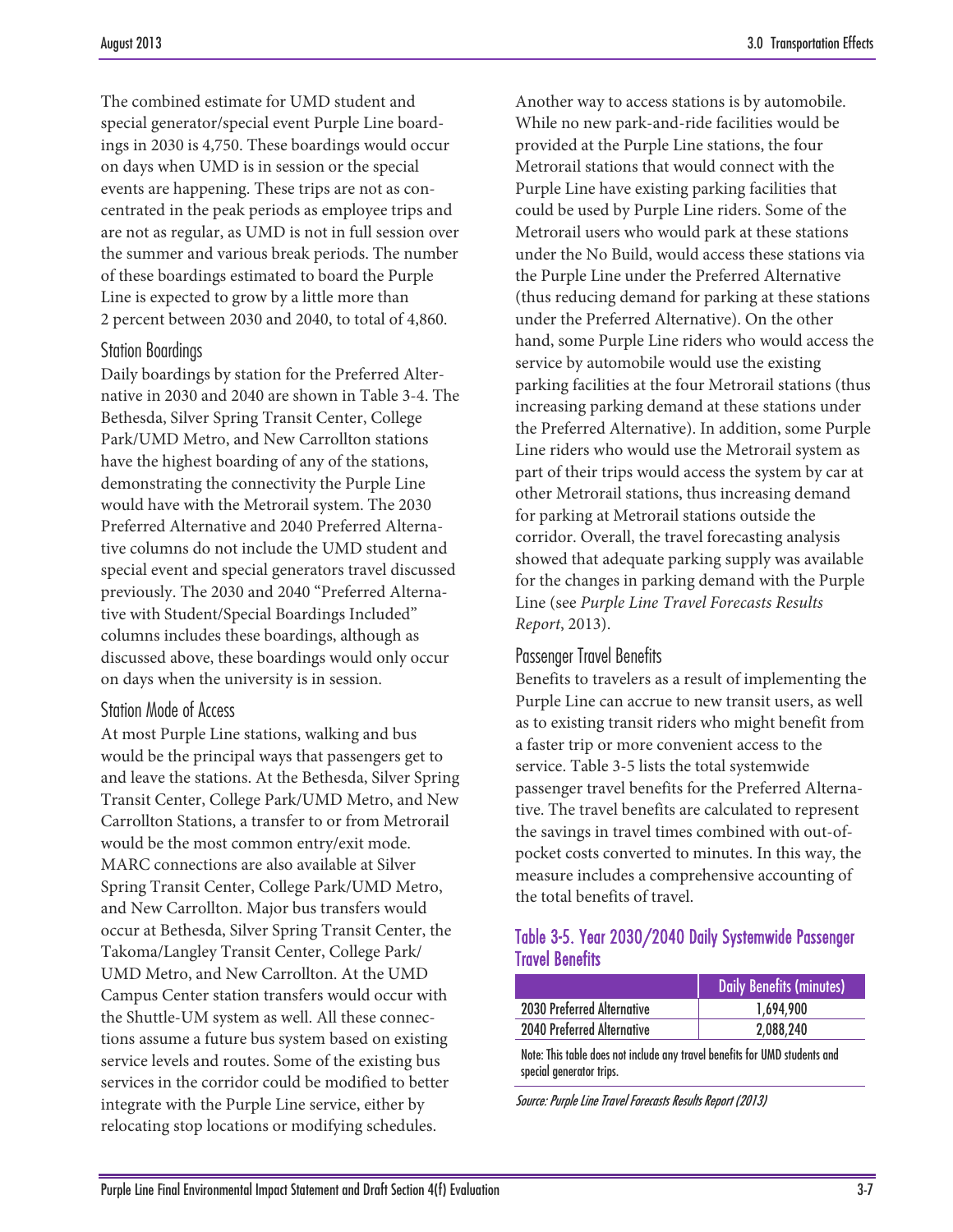### Fare Box Revenue

Fare box revenues are the fares collected from passengers using the transit services. People use a variety of means to pay fares, including cash, passes, and electronic fare cards. Fare revenues include both fares at the initial boarding of the trip as well as any transfer costs for transfers to other services.

The Preferred Alternative is expected to increase the number of future systemwide (regional) transit users. As a result annual systemwide fare box revenues for all transit services are expected to increase by \$8,888,502 in 2030 compared to the No Build Alternative, and by \$9,615,564 in 2040.

#### Bus Service Effects

Local bus routes in the Purple Line corridor would likely be modified or adjusted to serve Purple Line stations, or to respond to service redundancy and improve efficiency. These adjustments could include modifications to headways, routes, or hours of service.

Some bus routes currently run on routes parallel to portions of the Preferred Alternative and potentially could have their service levels adjusted or could be eliminated. However, it should be noted that while the routes may be parallel, the service is generally not identical because the bus stops tend to be spaced closer together than the Purple Line stations. Examples of bus routes that could be adjusted or eliminated include:

- WMATA Route J4
- Ride On 15
- Shuttle-UM's Route 111
- Shuttle-UM's Route 104

Decisions about these changes would be made by the transit providers of those services prior to the start of the Purple Line service.

### *Mitigation*

Mitigation is not warranted because the Purple Line would provide new transit service in the corridor where bus service would be removed.

Some bus routes would be adjusted or modified by the local providers, as needed.

### *Short-term Construction Effects and Mitigation*

Prior to construction, a Transportation Management Plan for the Purple Line would be developed to minimize potential negative impacts to traffic and transit as described in Section 5.3.

Potential impacts to local bus services during the construction of a transportation project could include the narrowing of roadway travel lanes, temporary lane closures (limited, when possible, to off-peak or nighttime periods when traffic volumes are low), roadway speed reductions, shifting or consolidation of bus stop locations, or short-term detours.

# 3.2 Roadways

### 3.2.1 Introduction

Data used to assess potential effects on roadway facilities and traffic included roadway system characteristics, intersection turning movement volumes, and daily and peak period traffic volumes. Analysis tools included traffic simulation modeling and travel demand forecasting. Existing and horizon year 2040 roadway network and traffic patterns were analyzed using the MWCOG's travel demand model. Traffic congestion was quantified using the 2000 Highway Capacity Manual, the national standard for evaluating traffic operations.

### 3.2.2 Affected Environment

### *Levels of Service at Intersections along the Alignment*

Along the Purple Line corridor, traffic capacity is typically constrained by signalized intersections, rather than by the number of roadway lanes. Peak hour traffic analyses were conducted for 51 intersections along the Preferred Alternative alignment. [Table 3-6](#page-8-0) presents the level of service (LOS) of the intersections that would operate at or exceeding capacity (LOS E or LOS F) in 2040 under the No Build and the Preferred Alternative. Those intersections with levels of service E or F during one or more of these conditions are highlighted in orange and red, respectively.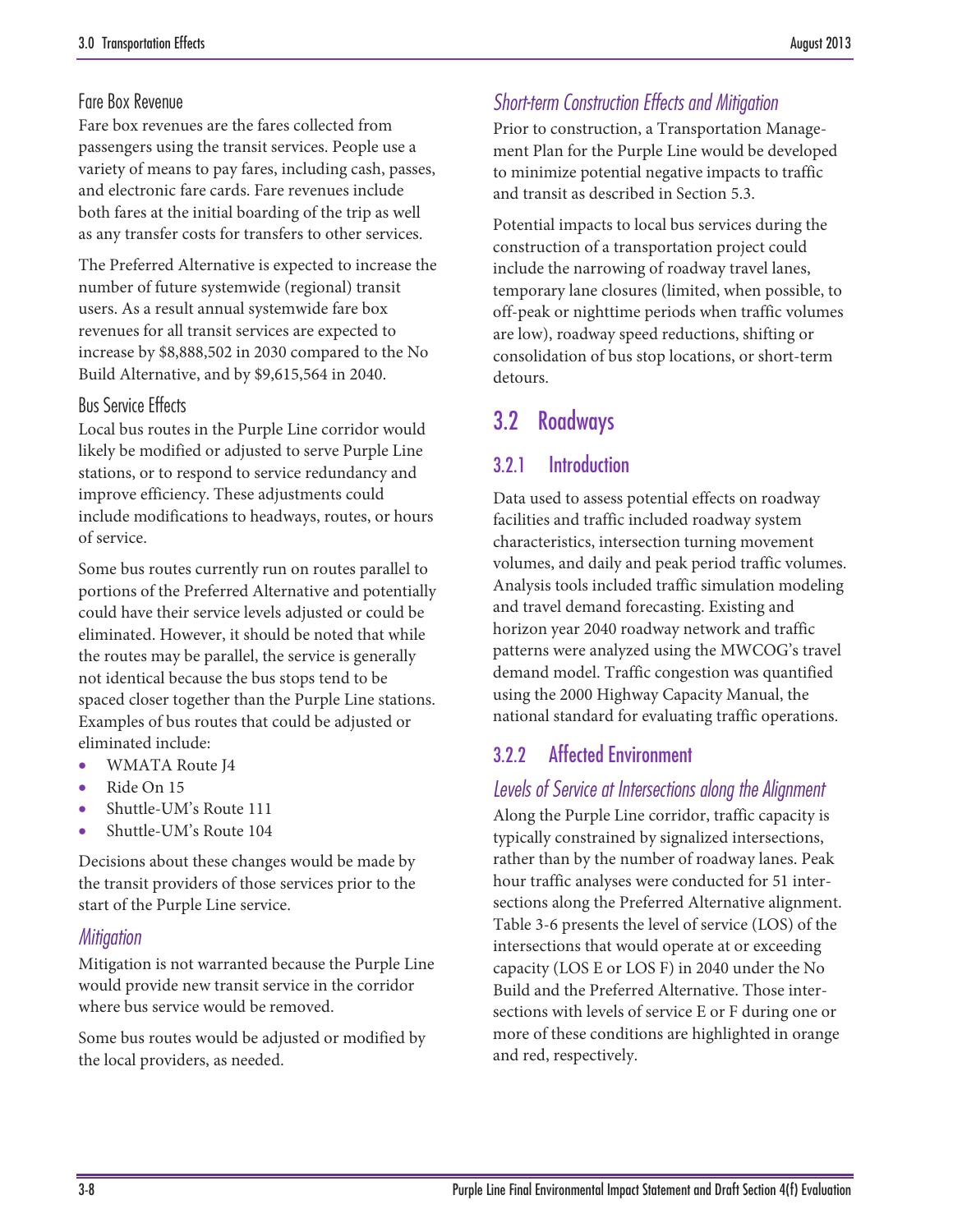#### Level of Service

Level of service (LOS) is a measure of the quality of operations of a roadway. It looks at speed, traffic volume and road geometry. LOS A represents free flow conditions and LOS F represents a breakdown of vehicular flow. Typically, in urbanized areas LOS D or better is considered adequate.

As shown in [Table 3-6,](#page-8-0) 11 intersections (22 percent) operate at LOS E or F during one or both peak hours. The remaining intersections currently operate at LOS D or better during the AM and PM peak hours.

### <span id="page-8-0"></span>Table 3-6. Levels of Service at Intersections along the Alignment that would operate at or Exceeding Capacity in 2040

|                                                         | 2012 Existing   |                | 2040 No Build Alternative |           | <b>2040 Preferred Alternative</b> |           |
|---------------------------------------------------------|-----------------|----------------|---------------------------|-----------|-----------------------------------|-----------|
| <b>Intersection</b>                                     | AM              | <b>PM</b>      | <b>AM</b>                 | <b>PM</b> | AM                                | <b>PM</b> |
| Wayne Avenue @ Fenton Street                            |                 | C              | C                         | D         | C                                 |           |
| Wayne Avenue @ Dale Drive                               | B               | C              | $\overline{\mathfrak{c}}$ | F         | E                                 | E         |
| Wayne Avenue @ Sligo Creek Parkway                      | D               | $\mathsf{C}$   | F                         | F         | D                                 |           |
| Wayne Avenue @ Manchester Road                          | Ē               | E              | F                         | F         | Ć                                 |           |
| Piney Branch Road @ University Boulevard                | D               | D              | D                         | D         | F                                 |           |
| University Boulevard @ Carroll Avenue                   | D               |                | E                         |           | D                                 |           |
| University Boulevard @ Merrimac Drive                   | D               |                | F                         |           | A                                 | A         |
| University Boulevard @ New Hampshire Avenue             | D               | E              | D                         |           | D                                 |           |
| University Boulevard @ Riggs Road                       | D               | E              | E                         | F         | F                                 |           |
| University Boulevard @ 15th Avenue                      | B               | D              | B                         | D         | B                                 | E         |
| University Boulevard @ Guilford Road                    |                 | F              | B                         | F         | A                                 | A         |
| University Boulevard @ Campus Drive                     | B               |                | C                         | D         | Ć                                 |           |
| Campus Drive @ Adelphi Road                             | E               | E              | E                         |           | E                                 |           |
| Campus Drive @ Regents Drive                            | D               | Ţ              |                           | p         | E                                 |           |
| Paint Branch Parkway @ Rossborough Lane                 | N/A             | N/A            |                           |           | B                                 | E         |
| Paint Branch Parkway @ MFRI Building Entrance           | B               | B              | F                         |           |                                   | B         |
| Paint Branch Parkway @ Metro Parking                    | A               | B              | E                         |           |                                   |           |
| River Road @ Rivertech Court                            | Ë               | F              | F                         | F         | D                                 | D         |
| River Road @ Haig Drive                                 | C               | $\overline{C}$ | E                         | D         | A                                 | A         |
| Kenilworth Avenue @ East-West Highway                   |                 |                |                           |           |                                   |           |
| Veterans Parkway @ Glenridge Yard                       | E               |                | F                         |           | A                                 | A         |
| Veterans Parkway @ Annapolis Road                       | E               | E              | E                         | E         | F                                 | F         |
| <b>Total LOS F Intersections (by peak period)</b>       | 1               | 6              | 9                         | 15        | 3                                 | 9         |
| Intersections at or exceeding capacity (by peak period) | 6               | $\mathbf{1}$   | 15                        | 16        | 8                                 | 15        |
| Total Intersections at or exceeding capacity            | $\overline{11}$ |                |                           | 18        |                                   | 15        |

Note: Green shading denotes levels of service A-D; orange and red shading denote intersection levels at or exceeding capacity, i.e., with LOS of E or F.

Source: Purple Line Traffic Analysis Technical Report (2013)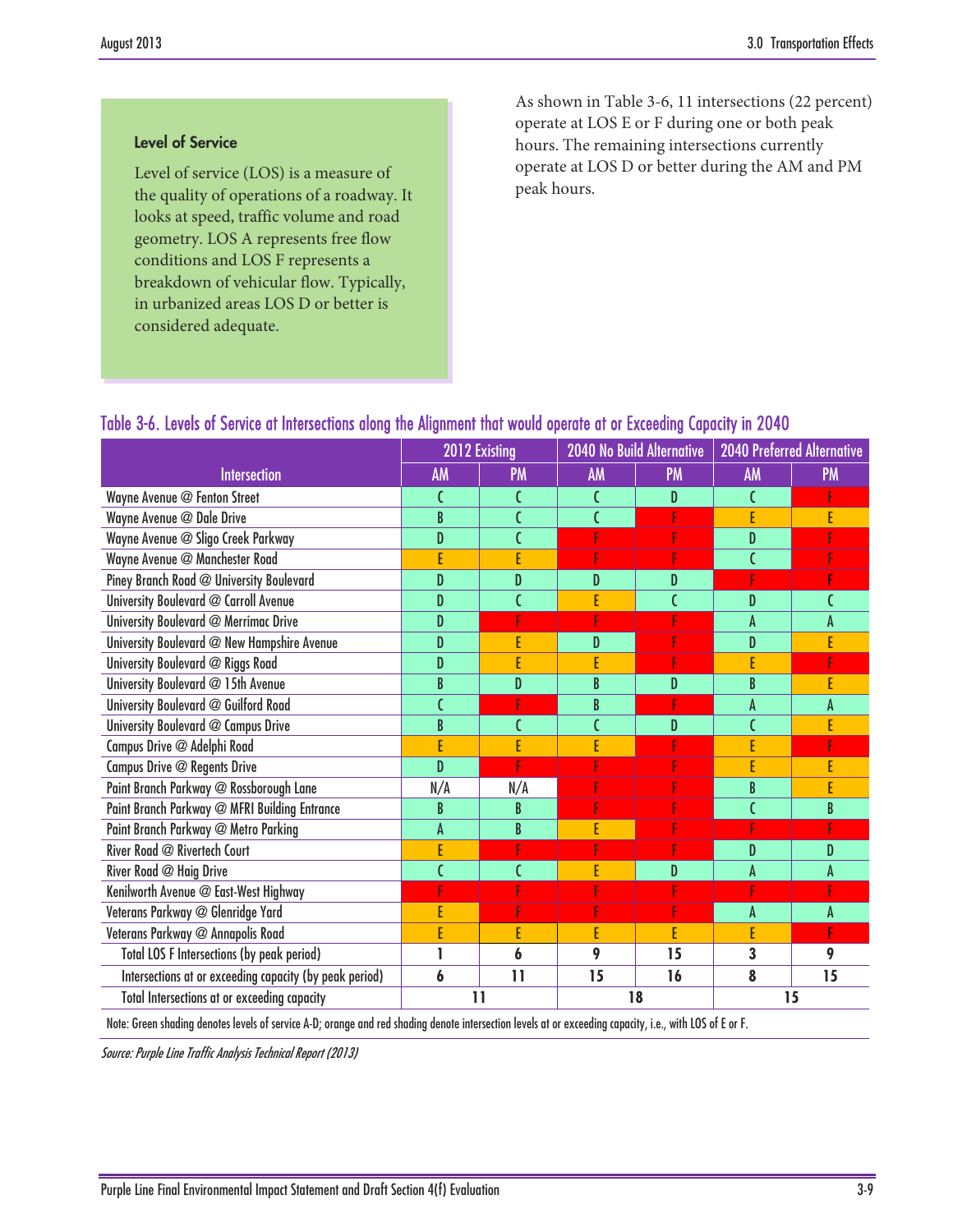### 3.2.3 No Build Alternative

In the latest update of the CLRP (July 2012), there are no east-west roadway projects programmed for funding along the Purple Line corridor. The effects of increased traffic would be most pronounced at intersections currently operating at or exceeding capacity, where an increase in queuing of traffic and delay is anticipated by 2040. The level of service analysis of the 2040 No Build Alternative clearly shows further deterioration in levels of service at key intersections.

As shown in [Table 3-6](#page-8-0) the analysis forecasted that during the 2040 No Build condition 18 intersections (35 percent) will operate at LOS E or F during one or both peak hours, compared to 11 intersections (21 percent) under existing conditions. The impact of the No Build Alternative on region-wide travel and congestion are presented as part of the Preferred Alternative discussion below.

### 3.2.4 Preferred Alternative

### *Long-term Operational Effects*

Analysis of the long-term traffic effects on intersections for the year 2040 Preferred Alternative forecasted that of the 52 key intersections, 15 intersections (29 percent) would operate at LOS E or F during one or both peak periods (refer to [Table 3-6\)](#page-8-0). Level of service analysis of the Preferred Alternative clearly shows an improvement at most intersections when compared to the No Build Alternative, particularly along University Boulevard, River Road, and Veterans Parkway.

The Preferred Alternative would be at grade except for one short tunnel section and three sections elevated on structures. It would operate mainly in dedicated or exclusive lanes providing fast reliable transit operations. There are three segments of the Preferred Alternative that operate in mixed-use lanes: Wayne Avenue, Paint Branch Parkway, and Ellin Road. On Wayne Avenue traffic analysis showed that the addition of left turn lanes at the signalized intersections (proposed as part of the Preferred Alternative) would actually improve traffic operations in 2040. Paint Branch Parkway has sufficient capacity to maintain acceptable levels of service even with the addition of the Purple Line. On Campus Drive in the UMD campus the Preferred Alternative will operate in a dedicated transitway with buses. Travel patterns on campus, as well as other campus roadway extensions result in improved transit travel time for both buses and light rail.

Where changes in traffic patterns are planned, the Preferred Alternative is expected to divert some traffic from existing roads onto adjacent streets. The following locations shown in [Table 3-7](#page-10-0) identify streets where some traffic could divert from and to, as a result of changes made to traffic patterns due to the Preferred Alternative.

#### Regional Effects on Travel and Congestion

The Preferred Alternative has the potential to improve traffic conditions and roadway system performance by upgrading intersections with added turn lanes and the addition or modification of traffic signals. In addition, by prompting a shift in the mode of travel from private automobiles to public transit, the Preferred Alternative has the potential to reduce traffic congestion. While these changes would represent relatively small changes on a regional level, they would represent appreciable improvements over the No-Build Alternative within the corridor. The potential regional traffic benefits of the Preferred Alternative were evaluated based on the change in daily vehicle trips, vehicle miles traveled (VMT), roadway operating speeds, intersection LOS, and representative travel times. These areas are discussed in the *Purple Line Travel Forecasts Results Report (2013)*, with the key findings summarized in the following sections.

#### Vehicle Trips

In a travel demand model, a vehicle trip is a vehicle traveling in a single direction from an origin to a destination. The number of passengers in a vehicle and the length of the trip also are forecast by the model but are not included in the vehicle trip tabulations. [Table 3-8](#page-10-1) presents daily vehicle trips expected with the No Build Alternative and the Preferred Alternative for the entire metropolitan region as forecasted by the model.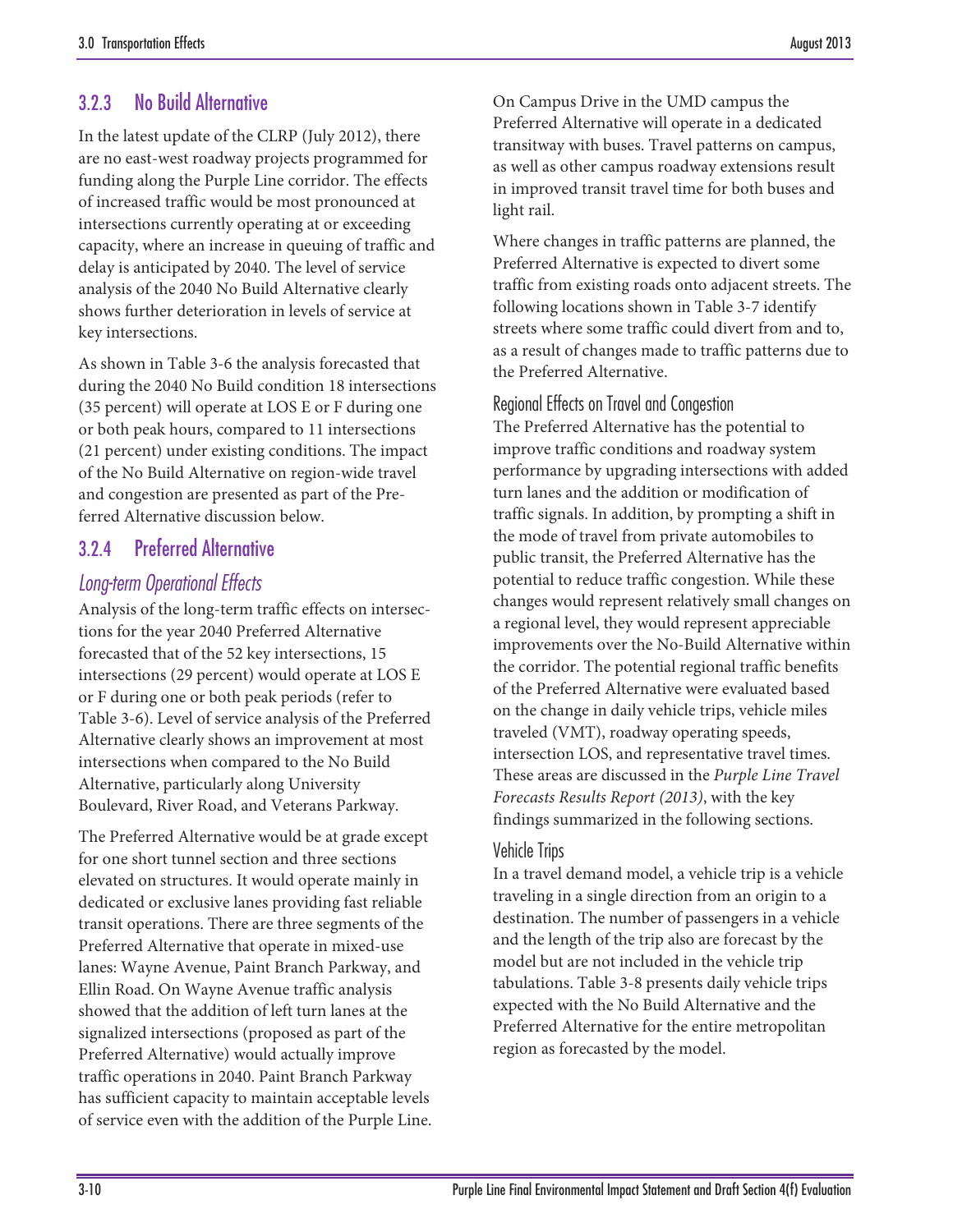| <b>Street Changed</b>                   | <b>Change</b>                                            | <b>Streets to Which Traffic Would Likely Divert</b>      |
|-----------------------------------------|----------------------------------------------------------|----------------------------------------------------------|
| <b>Bonifant Street</b>                  | Converted to one-way street                              | Wayne Avenue to the north and Thayer Avenue to the       |
|                                         | <b>Exercise and Second East of Georgia Avenue</b>        | south                                                    |
|                                         | • westbound west of Georgia Avenue                       |                                                          |
| Left turn access to the Whole Foods on  | Right in, right out only                                 | <b>Cedar Street</b>                                      |
| Wayne Avenue just east of Fenton Street |                                                          |                                                          |
| <b>Piney Branch Road</b>                | <b>Elimination of left turns</b>                         | Gilbert Street, Seek Lane, Greenwood Avenue and          |
|                                         |                                                          | <b>Domer Avenue</b>                                      |
| <b>University Boulevard</b>             | Reduced to 4-lane typical section                        | Nearest signalized intersections where left turns and U- |
|                                         | Closure of several median openings                       | turns would be permitted                                 |
| <b>Campus Drive</b>                     | Currently a 2-lane roadway, this would be widened to a   | Eastbound traffic primarily to Fieldhouse Drive and      |
|                                         | 3-lane roadway, with one-way westbound for               | Stadium Drive - eastbound through trips may continue     |
|                                         | automobiles and the other 2 lanes dedicated for transit  | along University Boulevard rather than cut through the   |
|                                         | vehicles                                                 | campus                                                   |
| <b>Kenilworth Avenue</b>                | All intersections converted to right in, right out only  | Left turns into and out of Quesada Road and Quintana     |
|                                         | except at Rittenhouse Street because of median           | Street along the west side of Kenilworth Avenue would    |
|                                         | alignment                                                | be accommodated at the Rittenhouse Street traffic        |
|                                         |                                                          | signal                                                   |
| Veterans Parkway                        | Closure of access into and out of the Glenridge Shopping | Two existing shopping center access driveways along      |
|                                         | Center                                                   | <b>MD 450</b>                                            |

### <span id="page-10-0"></span>Table 3-7. Traffic Diversion under the Preferred Alternative

### <span id="page-10-1"></span>Table 3-8. Regional Daily Vehicle Trips

|                            |                                       | 2030                                   | 2040                                  |                                 |  |
|----------------------------|---------------------------------------|----------------------------------------|---------------------------------------|---------------------------------|--|
|                            | <b>No Build</b><br><b>Alternative</b> | <b>Preferred</b><br><b>Alternative</b> | <b>No Build</b><br><b>Alternative</b> | Preferred<br><b>Alternative</b> |  |
| <b>Daily Vehicle Trips</b> | 26,110,617                            | 26,095,033                             | 27,702,467                            | 27,685,677                      |  |
| Change over No Build       |                                       | $-15,584$                              |                                       | $-16,790$                       |  |
| % Change over No Build     |                                       | $-0.060%$                              |                                       | $-0.061%$                       |  |

Source: Purple Line Travel Forecasts Results Report, (2013)

Under the Preferred Alternative in 2040 the number of daily vehicle trips would be 16,790 less than under the No Build Alternative. The number of daily vehicle trips in 2040 represents a reduction of 0.06 percent on a regional basis relative to the No Build alternative. Though regionally small, the change would benefit the corridor roadway system performance, where the reduction would occur.

The change in regional vehicle trips was further broken down by areas in the region, focusing on those in the corridor. This analysis provides additional insight into the expected reduction in total automobile trips in the areas immediately surrounding the Preferred Alternative.

[Table 3-9](#page-11-0) shows the total reduction in automobile trips relative to the No Build Alternative, both into and out of each area. The largest change in automobile traffic is expected in the Bethesda, College Park, and Silver Spring areas, with net decreases in automobile trips of between 4,500 and 5,400 per day in 2040 in all areas except in the Connecticut Avenue-Lyttonsville area. Note that all

the values represent the trips that would start and those that end in these particular areas. For example, a trip from Bethesda to Silver Spring is represented in both the Bethesda and Silver Spring values. It is reasonable to expect that the actual reduction in automobile trips within a particular area would be greater due to fewer trips passing through the area from adjoining areas.

There is a high likelihood that a trip from Bethesda to Silver Spring would pass through the Connecticut Avenue-Lyttonsville area, further reducing the number of cars on the road in that area (the analysis presented in [Table 3-9](#page-11-0) does not reflect the additional reduction in Connecticut-Lyttonsville traffic).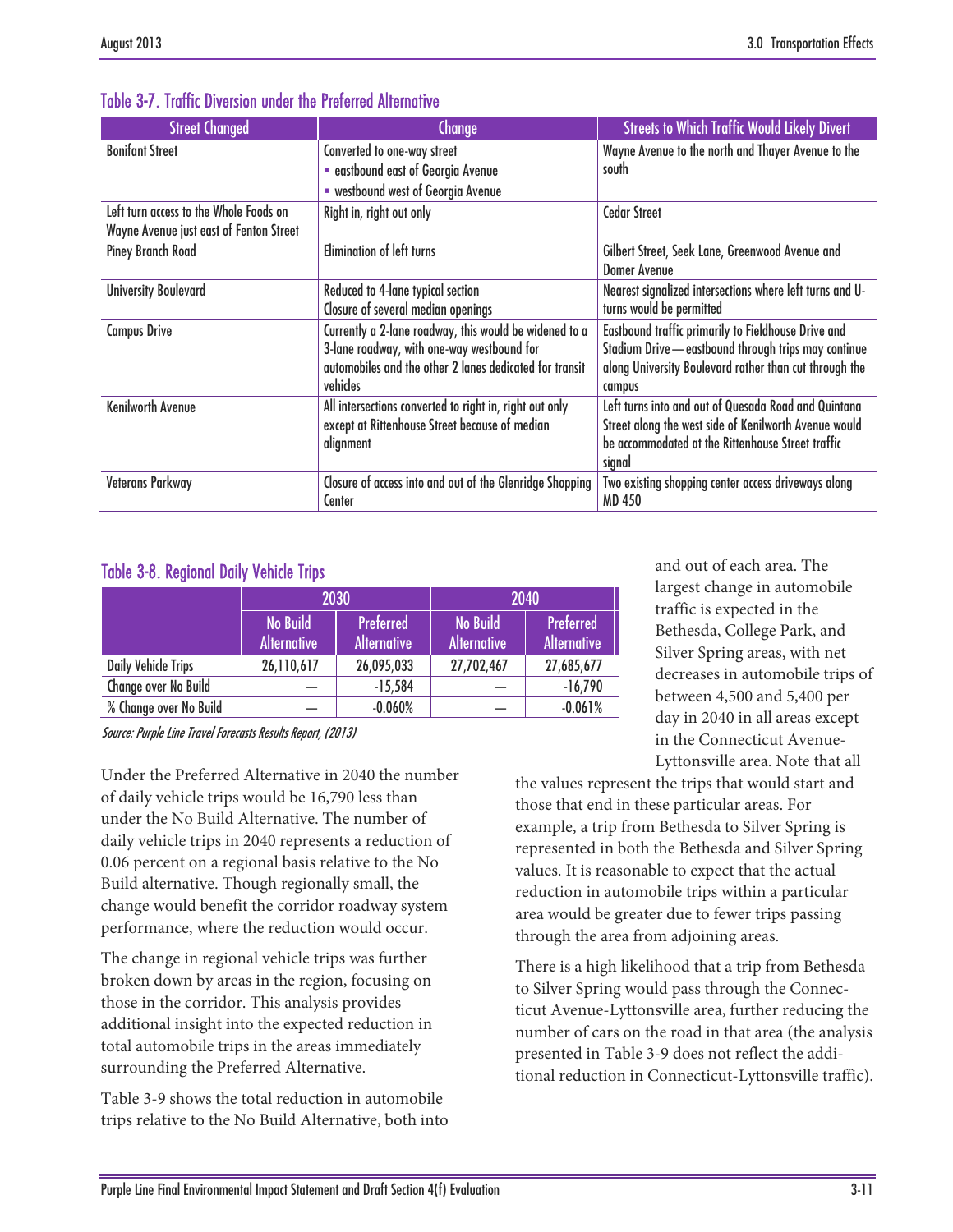### <span id="page-11-0"></span>Table 3-9. Change in Vehicle Trips in the Corridor where the Change Is Appreciable, Compared to No Build Alternative

| Area                       | 2030 Preferred<br><b>Alternative</b> | 2040 Preferred<br><b>Alternative</b> |
|----------------------------|--------------------------------------|--------------------------------------|
| <b>Bethesda</b>            | $-4,580$                             | $-4,498$                             |
| Connecticut - Lyttonsville | $-939$                               | $-942$                               |
| <b>Silver Spring</b>       | $-5,153$                             | $-5,390$                             |
| Takoma/Langley             | $-2,690$                             | $-3,064$                             |
| <b>College Park</b>        | $-4,412$                             | $-5,408$                             |
| <b>Riverdale Park</b>      | $-2,241$                             | $-2,468$                             |
| <b>New Carrollton</b>      | $-1,152$                             | $-1,303$                             |

Source: Purple Line Travel Forecasts Results Report (2013)

### Vehicle Miles Traveled

A second parameter that can be used to evaluate the impact of transit alternatives on overall automobile usage is the overall VMT in the region. VMT represents the total miles traveled during all of the vehicle trips within a region, without regard to the number of passengers in a vehicle.

[Table 3-10](#page-11-1) shows that in year 2040, under the No Build Alternative, 195,519,477 vehicle miles would be traveled each day in the region. Under the Preferred Alternative, that total would be slightly lower by 129,828 (0.07 percent).

#### Roadway Operating Speeds

The region-wide average roadway speed is calculated by the travel demand model. For some projects, this average can be used as a measure of the reduction in traffic congestion. However, given the small reduction in total daily vehicle trips on a regional scale for the Preferred Alternative, the change in the average roadway speed is projected to be quite small.

### *Minimization*

MTA has minimized traffic and roadway effects resulting from both the Purple Line and forecasted traffic conditions. Based on the Preferred

Alternative, roadway and intersection traffic LOS would be improved overall compared to the No Build Alternative.

At various intersections minimization and avoidance efforts would include <span id="page-11-1"></span>Table 3-10. Vehicle Miles Traveled

|                                         |                                       | 2030                                   | 2040                                  |                                        |  |
|-----------------------------------------|---------------------------------------|----------------------------------------|---------------------------------------|----------------------------------------|--|
|                                         | <b>No Build</b><br><b>Alternative</b> | <b>Preferred</b><br><b>Alternative</b> | <b>No Build</b><br><b>Alternative</b> | <b>Preferred</b><br><b>Alternative</b> |  |
| <b>Vehicle Miles Traveled</b>           | 190,126,536                           | 189,975,165                            | 195,519,477                           | 195,389,649                            |  |
| <b>Change from No Build Alternative</b> |                                       | $-151,371$                             |                                       | $-129,828$                             |  |
| % Change from No Build Alternative      |                                       | $-0.08%$                               |                                       | $-0.07%$                               |  |

Source: Purple Line Travel Forecasts Results Report (2013)

combinations of additional turning lanes, additional traffic signals to control traffic flow, and adjustments to traffic signal phases and timing to optimize intersection operations. These traffic measures have been incorporated into the Preferred Alternative and are reflected in the LOS analysis for the Preferred Alternative intersections shown above in [Table 3-6.](#page-8-0)

#### *Mitigation*

To mitigate the effects of future traffic and Purple Line operations, new signals are proposed for the following 18 currently unsignalized intersections:

- Bonifant Street at Dixon Avenue
- Wayne Avenue at Manchester Road
- Wayne Avenue at Plymouth Tunnel
- Arliss Street at South Shopping Center Access
- Piney Branch Road at Garland Avenue
- University Boulevard at Seek Lane
- University Boulevard at Merrimac Drive
- University Boulevard at Lebanon Street
- University Boulevard at 14th Avenue
- University Boulevard at Guilford Road
- University Boulevard at 24th Avenue (North)
- Presidential Drive/Union Drive at Valley Drive
- Campus Drive at Regents Drive
- Paint Branch Parkway at Rossborough Lane
- River Road at Rivertech Court
- River Road at Haig Drive
- Veterans Parkway at Glenridge Yard
- Ellin Road at the New Carrollton Bus Stop

For further information see the *Purple Line Traffic Analysis Technical Report (2013).*

### *Short-term Construction Effects and Mitigation*

As described in Chapter 5.0, construction of the Preferred Alternative has the potential to affect traffic and roadway operations in a number of ways that are typical of construction projects in existing roadways.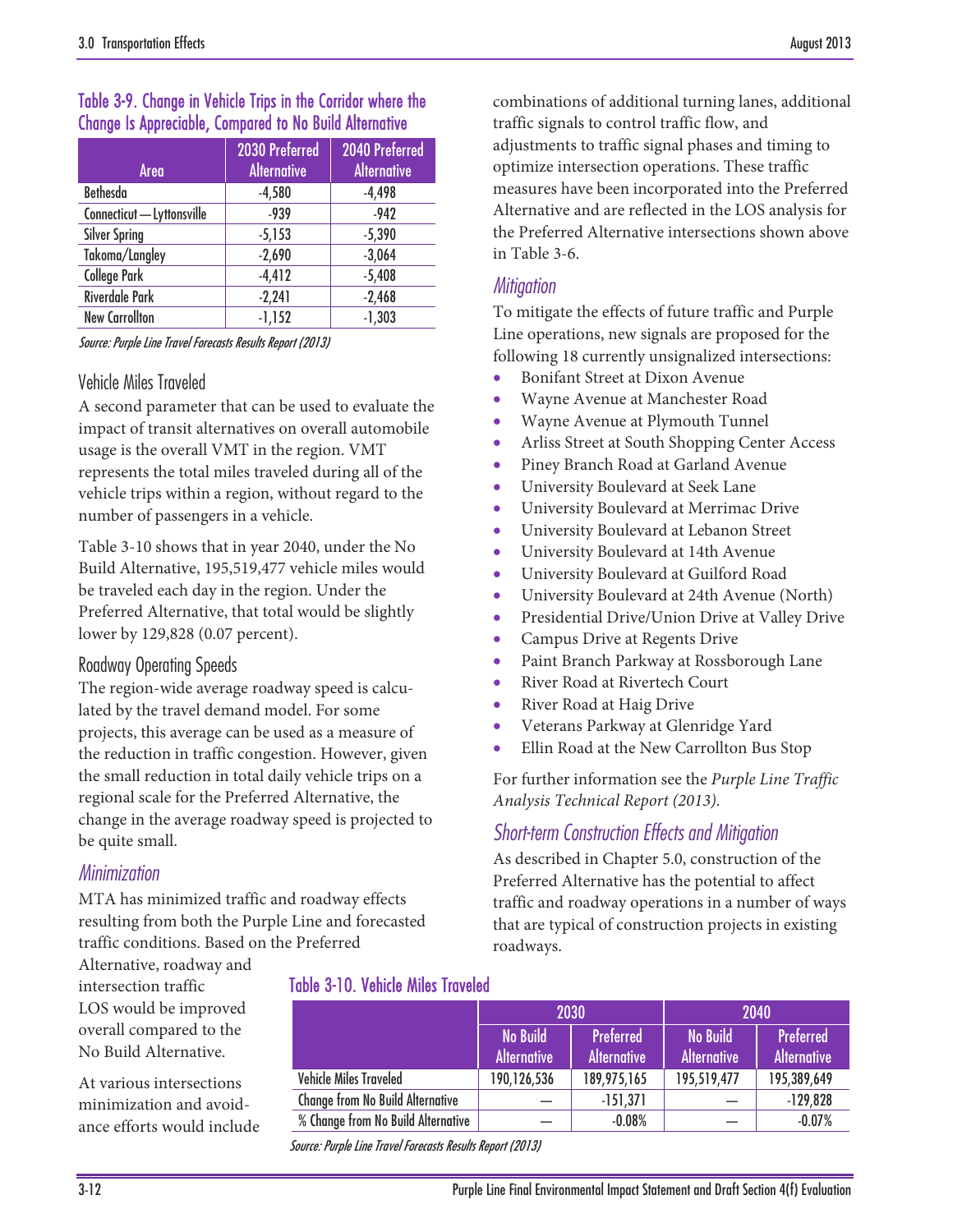The Transportation Management Plan will provide detailed mitigation for these temporary construction impacts to traffic. Section 5.3 provides a description of the Transportation Management Plan, including public notification requirements, and coordination with emergency services.

# 3.3 Pedestrian and Bicycle Facilities

### 3.3.1 Introduction

This section documents existing and planned pedestrian and bicycle facilities located within the Purple Line corridor and presents potential benefits and impacts during operations and construction of the Preferred Alternative (compared with the No-Build Alternative).

### 3.3.2 Affected Environment

Multi-use trails, sidewalks, and bicycle lanes form a bicycle and pedestrian network that extends through many parts of the region. The corridor includes portions of eight multi-use trails, sidewalks and a number of bicycle lanes within roadway rights-of-way. The multi-use trails which are adjacent to, or cross the Preferred Alternative are the Capital Crescent (Georgetown to Bethesda), Georgetown Branch Interim, Rock Creek, Green, Sligo Creek, Long Branch, Northwest Branch, Paint Branch, and Northeast Branch Trails. The Georgetown Branch Interim Trail is within the right-of-way where the proposed Purple Line would be located. The roadways within the corridor generally have sidewalks provided on at least one side of the roadways. Bicycle lanes are provided on some roadways within the corridor.

### 3.3.3 No Build Alternative

<span id="page-12-0"></span>As described in Chapter 2.0 the No Build Alternative includes the completion of the Green Trail, bikeway and pedestrian improvements in the Bethesda Central Business District, and the Dale Drive sidewalk. The No Build Alternative does not include the construction of the Capital Crescent Trail from Bethesda to Silver Spring, therefore no impacts are expected.

### 3.3.4 Preferred Alternative

### *Long-term Operational Effects*

Throughout the corridor the Preferred Alternative includes:

- Additional sidewalks and crosswalks in station areas, where needed to support safe station access
- Sidewalks along both sides of new and reconstructed roadways
- Bicycle racks at stations, where space allows and ridership estimates indicate a need.

The Preferred Alternative includes the following location-specific changes to bicycle and pedestrian facilities:

- Using funding to be provided by Montgomery County, the eastern 4.3 miles of the Capital Crescent Trail from Bethesda to Silver Spring would be constructed and paved, replacing the existing Georgetown Branch Interim Trail between Bethesda and Stewart Avenue. The Capital Crescent Trail would provide a permanent trail, separate from the roadways, from Stewart Avenue into downtown Silver Spring.  $\overset{2}{\sim}$  $\overset{2}{\sim}$  $\overset{2}{\sim}$  Most of the existing vegetation within the Georgetown Branch right-of-way will be removed; the trail will be regraded, and landscaped. Retaining walls will be built in some locations, and fencing provided between the trail and the transitway. The trail will be paved 12 feet wide, with 2-foot unpaved shoulders on either side. Lighting and other amenities will be provided near stations and at other locations as determined by Montgomery County. Twenty-three formal access points will be constructed. See Chapter 2.3.2 for more detail.
- New signalized pedestrian crosswalks across 16th Street, Wayne Avenue, Arliss Street, Piney

 $\overline{a}$ 

<sup>2</sup> The Preferred Alternative assumes that the permanent Capital Crescent Trail between Talbot Avenue and Silver Spring would be located in CSXT right-of-way in accordance with the County's land use plan. The completion of the trail in the CSXT corridor is contingent on agreement between Montgomery County and CSXT on the use of CSXT property on the north side of the CSXT tracks for the trail. If agreement is not reached by the time the Purple Line construction occurs, MTA would construct the trail from Bethesda to Talbot Avenue. From Talbot Avenue to Silver Spring, an interim signed bike route on local streets would be used.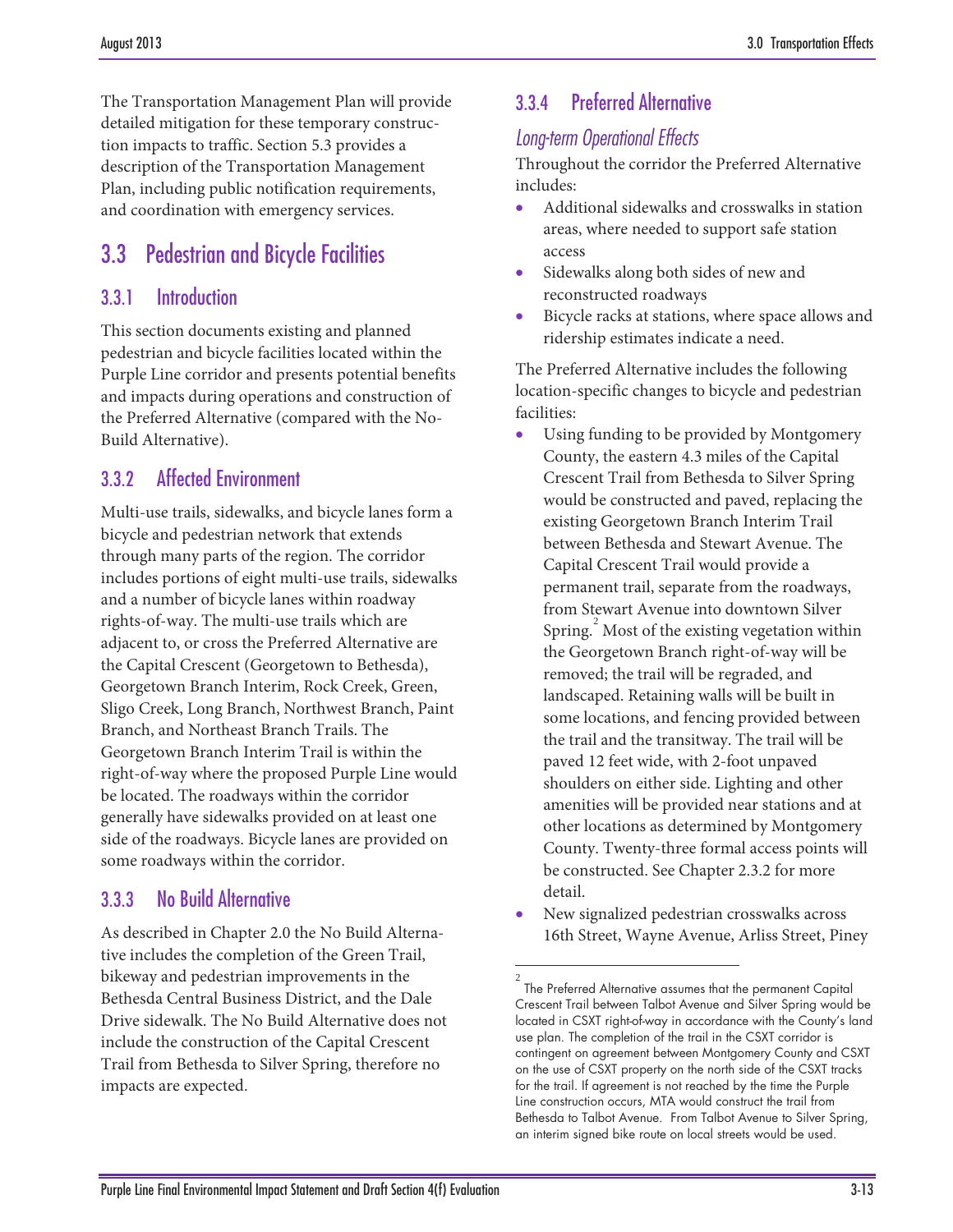Branch Road, University Boulevard, Campus Drive, and River Road.

- Wider outside roadway travel lanes to accommodate bicycles on Piney Branch Road, University Boulevard, and Kenilworth Avenue, and a 5-foot wide bicycle lane on the eastbound side of Veterans Parkway, separated from the traffic lane by striping.
- Wider sidewalks and crosswalks, pedestrian plazas and refuges along University Boulevard, especially in station areas, where needed and where reasonably feasible.
- Construction of a new bikeway across the UMD campus.

#### *Mitigation*

MTA will design bicycle and pedestrian crossings to meet the requirements of the Americans with Disabilities Act (ADA), the Manual on Uniform Traffic Control Devices, the American Railway Engineering and Maintenance of Way Association, American Association of State Highway and Transportation Officials, and other relevant requirements and guidelines to ensure that a high level of service, safety and durability are provided.

### *Short-term Construction Effects and Mitigation*

Construction of the Preferred Alternative would temporarily affect bicycle and pedestrian facilities and activities, and may include temporary sidewalk and trail route detours. The Transportation Management Plan discussed in Section 5.3 will address detours and temporary connections to maintain continuity of bicycle and pedestrian facilities during the construction. Pedestrian movements would be maintained to the extent reasonably feasible and pedestrian access to adjacent properties would be maintained during construction. Where it is not possible to maintain existing movements, alternate routing with appropriate signing would be designated.

# 3.4 Parking Facilities

### 3.4.1 Introduction

<span id="page-13-0"></span>The Purple Line is consistent with the State's Smart Growth policies to encourage new development in areas that are already developed reducing use of the

automobile, and therefore reducing parking needs. Parking in the corridor is not at capacity. In 2011 Montgomery County completed a Parking Policy Study to evaluate the need to better align with other policies that promote travel by other modes than automobile.

MTA inventoried the types of parking facilities, locations, and the number of parking spaces located within a Purple Line parking study area. These included parking lots wholly or partially within the limits of disturbance (LOD), on-street parking in the LOD and public parking garages within onequarter mile of Purple Line stations. Data sources included field reconnaissance, available mapping, and data from parking facility owners, including the counties, WMATA, and private entities. Parking facilities consist of the following:

- **On-street Parking—**Public parking along the sides of streets
- **Parking Garage—**Parking structures within one-quarter mile of Purple Line stations that patrons of the Purple Line might use for parking
- **Non-residential Parking Lots—**Paved areas used for parking that are open for public use or to serve businesses and non-residential parking
- **Residential—**Driveways and parking pads, as well as parking lots of apartments or condominiums

Parking impacts in the study area were classified as either permanent or temporary. Permanent parking effects consist of permanent loss of parking spaces that would not be reconstructed in their existing locations nor would they be replaced in other locations. Temporary parking effects consist of parking spaces that would be temporarily lost due to construction and would be unavailable for some duration during construction but would be available after construction or would be relocated.

 $\overline{a}$ 

<sup>3</sup> M-NCPPC and Montgomery County Department of Transportation, *Montgomery County Parking Policy Study*, Study Summary, 2011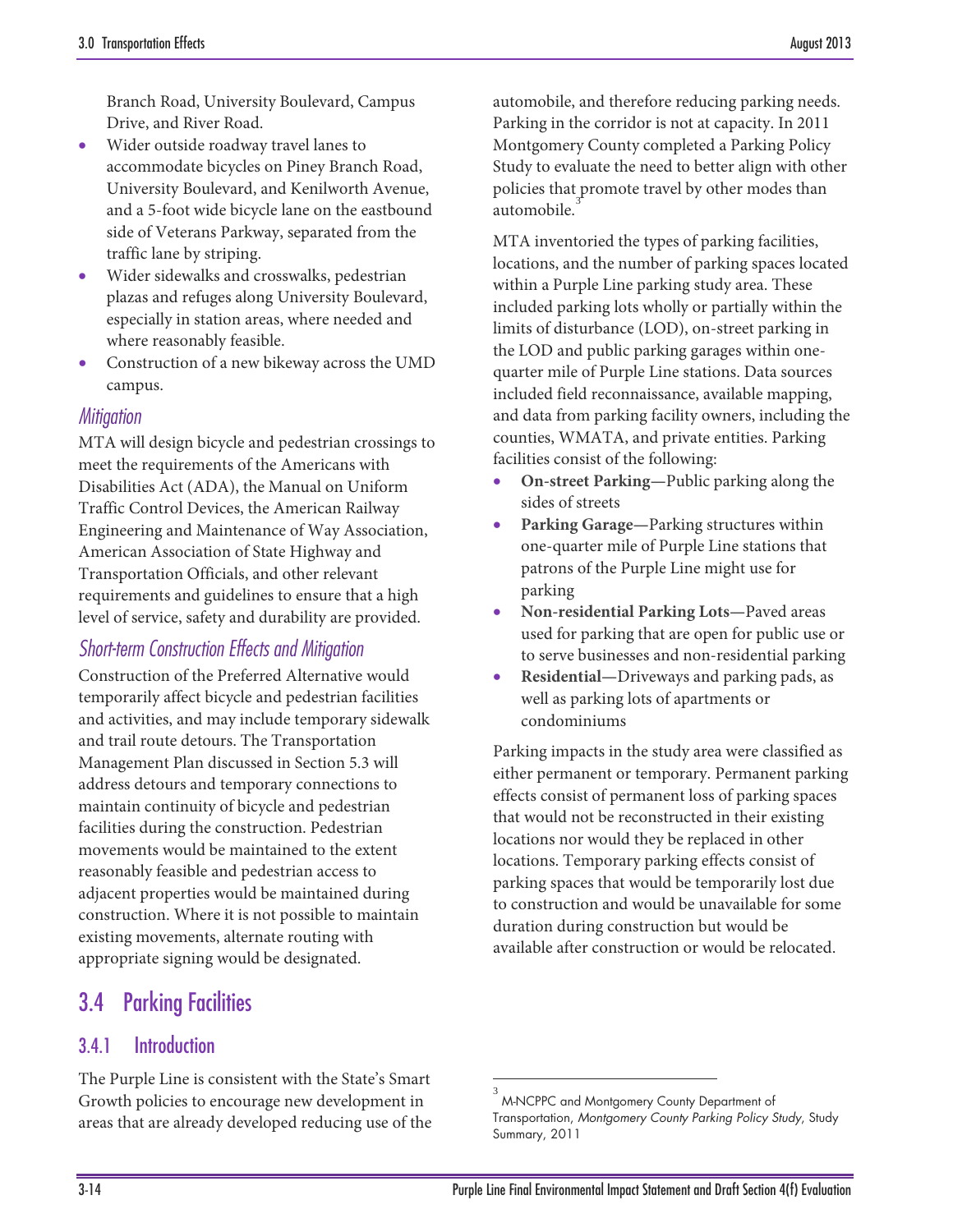### 3.4.2 Affected Environment

Within the study area there are a total of 17,962 parking spaces, consisting of:

- 327 (2 percent) on-street parking spaces
- 8,395 (47 percent) parking garage spaces
- 7,897 (44 percent) non-residential parking lot spaces
- 1,343 (7 percent) residential parking lot spaces, for apartments and condominiums

### 3.4.3 No Build Alternative

Under the No Build Alternative 940 new parking garage spaces would be available in downtown Bethesda. In addition, the planned extension of Presidential Drive and the relocation of Valley Drive on the UMD campus would result in the loss of 324 spaces in parking lots, even if the Purple Line were not built, and the University plans to add structured parking on campus to address the loss of these spaces and other parking lots on campus. There are no other changes in the parking space inventory under the No Build Alternative. This analysis assumed that there would be no impacts to the current on-street parking spaces in year 2040 consistent with the fact there are no proposed modifications in the CLRP (July 2012). For the analysis, the on-street and off-street parking are assumed to remain the same in the No Build condition as in the existing condition.

The demand for parking would increase as additional growth in population, employment and vehicular traffic occur in the corridor. New residential, commercial, and institutional development would be required to provide parking according to the current local zoning and development requirements.

### 3.4.4 Preferred Alternative

### *Long-term Operational Effects*

The Preferred Alternative would remove 1,395 existing parking spaces in the corridor[. Table 3-11](#page-14-0) shows the number of parking spaces by facility type anticipated to be eliminated. The majority of parking impacts would occur in the portion of the corridor between the Silver Spring Transit Center and the UMD campus.

#### <span id="page-14-0"></span>Table 3-11. Parking Spaces Permanently Removed under the Preferred Alternative

|                                 |                        | Number of             |
|---------------------------------|------------------------|-----------------------|
|                                 |                        | <b>Spaces Parking</b> |
|                                 | Number of              | <b>Permanently</b>    |
| <b>Parking Facility Type</b>    | <b>Existing Spaces</b> | <b>Removed</b>        |
| <b>On-Street Parking</b>        | 327                    | 220                   |
| <b>Parking Garages</b>          | 8,395                  | 12                    |
| Non-residential Parking Lots    | 7,897                  | 897                   |
| <b>Residential Parking Lots</b> | 1,343                  | 110                   |
| Total                           | 17,962                 | .239                  |

### On-street Parking

The Preferred Alternative would remove 220 onstreet parking spaces. Thirty spaces would be removed from Bonifant Street between Fenton Street and Georgia Avenue as a result of converting Bonifant Street to one-way traffic, 60 spaces would be removed along southbound Arliss Street, 3 spaces would be removed from Piney Branch Road, 66 spaces would be removed along the service roads on University Boulevard to maintain a 4-lane roadway with the addition of the Purple Line in the center median, and the remaining 61 spaces would be removed on the University of Maryland Campus.

### Parking Garages

The Preferred Alternative would remove twelve spaces from the Bonifant-Dixon Parking Garage where the lowest level of the bridge connecting the north and south buildings of the parking garage would be removed.

### Non-Residential Parking Lots

The Preferred Alternative would remove 897 spaces in non-residential parking lots. On the UMD campus, 344 spaces would be removed due to the extension of Presidential Drive and relocation of Valley Drive, and 121 spaces would be removed from a parking lot off of Administration Circle next to the Visitor Center. As noted above, the UMD master plan assumes the extension of Presidential Drive and relocation of Valley Drive, and includes the Preferred Alternative alignment through campus. The design of the alignment through campus was developed in joint meetings of MTA and the UMD Facilities Master Plan committee.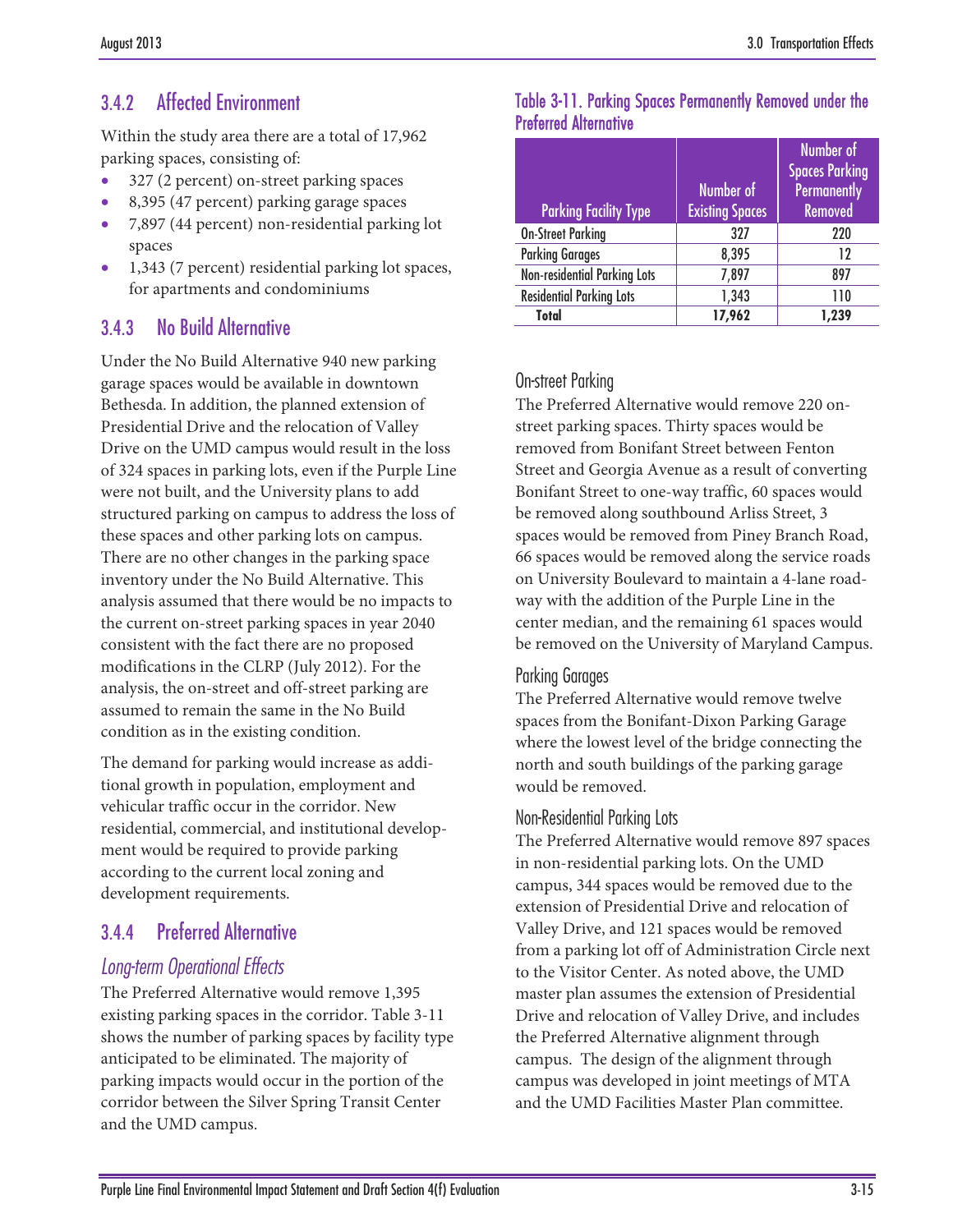The majority of the remaining permanent impacts to non-residential parking lots in the Purple Line corridor are in the parking lots of shopping centers adjacent to the roadways planned for widening due to the Preferred Alternative.

#### Residential Parking Lots

The Preferred Alternative would remove 102 spaces from the residential parking lots of eight apartment complexes.

### *Mitigation*

#### On-Street Parking

Mitigation of permanent impacts to on-street parking is not proposed except on Bonifant Street.

MTA has met with business owners along Bonifant Street to discuss the issue of lost parking. MTA will continue to work with the businesses and Montgomery County to identify specific mitigation strategies such as changing the meters in the county-owned Bonifant parking lot to prohibit eight hours of parking to discourage commuter parking.

Parking Garages and Non-Residential Parking Lots Mitigation of permanent parking loss is not proposed in lots where the current parking is underutilized and remaining parking capacity exceeds parking utilization. Where parking spaces on private property are lost through acquisition of property for the project, MTA will purchase the property at fair market value.

In cases where parking impacts would appreciably affect businesses and the parking cannot be replaced due to lack of available replacement locations, MTA will conduct appraisals and compensate business owners for long-term adverse effects that the loss of parking would have on their businesses, above and beyond the compensation for right-of-way displacements.

The parking lot used by Montgomery County Department of Transportation employees at Lyttonsville will be replaced with a new parking deck.

#### Residential Parking Lots

Property owners will be compensated for the acquisition of parking spaces, but mitigation is not proposed.

#### Delivery and Service Access

An important part of parking access is loading zones for businesses in the LOD. Loading zones can be on-street or off-street. On Bonifant Street, where the Purple Line would eliminate parking and loading zones on the north side of the street, MTA will work with Montgomery County and local businesses to identify alternative loading zones.

### *Short-term Construction Effects and Mitigation*

Some parking spaces would be temporarily unavailable during construction of the Preferred Alternative. [Table 3-12](#page-15-0) summarizes the temporary parking impacts within the corridor. The Transportation Management Plan discussed in Section 5.3 would address temporary parking plans during the construction of the Purple Line. Because MTA will phase construction activities most of these spaces will only be affected for a portion of the five-year construction period.

#### <span id="page-15-0"></span>Table 3-12. Temporary Removal of Parking Spaces under the Preferred Alternative.

|                                     |                        | <b>Spaces</b><br><b>Temporarily</b> |
|-------------------------------------|------------------------|-------------------------------------|
| <b>Parking Type</b>                 | <b>Existing Spaces</b> | <b>Affected</b>                     |
| <b>On-Street Parking</b>            | 327                    | 69                                  |
| <b>Parking Garages</b>              | 8,395                  |                                     |
| <b>Non-Residential Parking Lots</b> | 7,897                  | 1,577                               |
| <b>Residential Parking Lots</b>     | 1,343                  | 565                                 |
| <b>Total</b>                        | 17,962                 | 2.211                               |

### On Street Parking

Wayne Avenue is a four-lane roadway with onstreet parking during off peak hours. Parking on the north side is restricted during the morning peak period, Monday through Friday and the south side is restricted during the evening peak period, Monday through Friday. 61 parking spaces along Wayne Avenue would be temporarily unavailable during construction on Wayne Avenue. The other eight spaces are scattered throughout the corridor,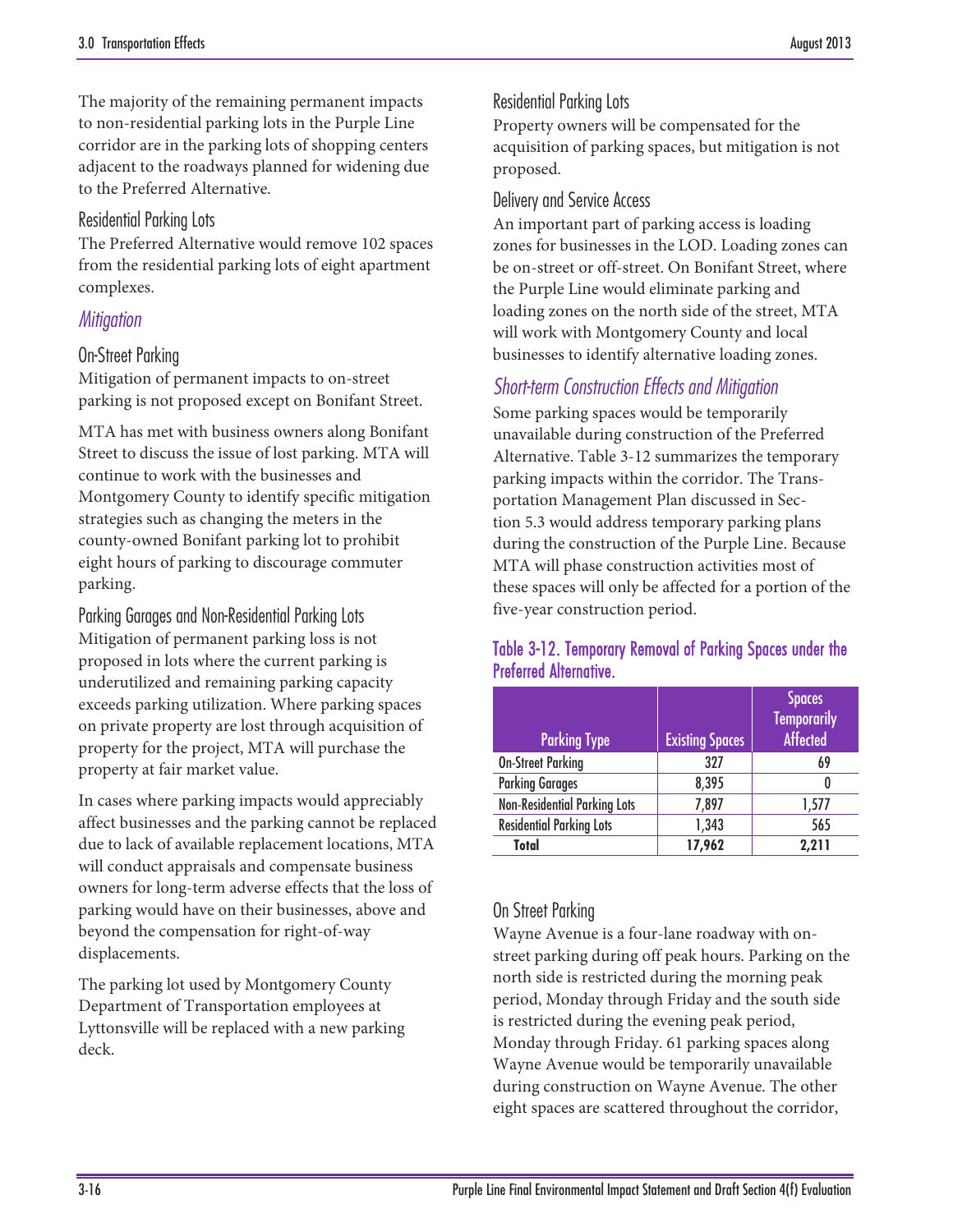and would thus have a minimal impact on parking availability.

Residential and Non Residential Parking Lots Several non-residential and residential parking lots would be temporarily unavailable during the construction of the Preferred Alternative. Most of the temporary parking loss is due to the need for construction staging areas. Below are some examples of the larger parking lots where spaces are removed temporarily during construction.

- **Lyttonsville Yard—**This would include the parking at the County Maintenance Lot during construction of the Lyttonsville Yard. MTA will coordinate with Montgomery County to find a temporary alternative site during construction.
- **Silver Spring International Middle School—** The parking lot would be reconfigured resulting in temporary loss of parking during construction. MTA will coordinate with the school to minimize disruptions, to the extent reasonably feasible.
- **Wayne Manchester Towers and Kenwood House Condominiums—**Parking lots would be temporarily removed during the construction of the Plymouth Tunnel.

#### Delivery and Service Access

MTA will work with stakeholders and local businesses affected by the temporary loss of loading zones, or access to loading zones, to identify alternate or temporary loading areas.

### 3.5 Railroad Facilities and Operations

### 3.5.1 Introduction

There are a number of active freight rail facilities within the Purple Line corridor. The sections below describe these freight rail services and operations.

### 3.5.2 Affected Environment

CSXT operates two freight rail lines in the corridor: the CSXT Metropolitan Subdivision (often referred to as the Metropolitan Branch) and the CSXT Capital Subdivision. The Metropolitan Subdivision approaches the corridor from the northwest, runs parallel to the WMATA Red Line starting at 16th Street, and passes through Silver Spring before

entering Washington DC. The Capital Subdivision approaches the corridor from the northeast and runs from Greenbelt to College Park and southward into Washington DC. Amtrak and MARC operate on both subdivisions. Currently, the Metropolitan Subdivision accommodates two Amtrak train movements, 19 MARC trains, and roughly 18 CSXT freight trains per day. The Capital Subdivision accommodates 13 MARC trains and roughly 18 CSXT freight trains per day. The WMATA Green Line operates within the Capital Subdivision rightof-way before diverting after the College Park-UMD Metro station.

### 3.5.3 No Build Alternative

The No Build Alternative does not affect railroad operations.

### 3.5.4 Preferred Alternative

The Preferred Alternative would run parallel to the Metropolitan Subdivision in the 1.2-mile section between Michigan Avenue and Silver Spring. The Purple Line alignment would also primarily be within CSXT right-of-way from Talbot Avenue to 16th Street and use small portions of CSXT rightof-way from 16th Street to Silver Spring. The Preferred Alternative would use up to 2.7 acres of CSXT right-of-way. In compliance with CSXT requirements, MTA would provide a barrier wall where the Purple Line would parallel the CSXT tracks, as a physical barrier separating the Purple Line tracks from the existing CSXT and WMATA tracks.

Just west of Colesville Road in Silver Spring, the Purple Line would cross over the CSXT Metropolitan Subdivision and the WMATA Red Line on a new bridge. The bottom of the bridge would have a minimum clearance of 23 feet above the top of rail of the CSXT tracks. At College Park, the Preferred Alternative would cross under the Capital Subdivision on Paint Branch Parkway. A short portion of Paint Branch Parkway would be lowered under the railroad bridges to accommodate the Purple Line overhead wire system.

Structures to be reconstructed over CSXT tracks include the Talbot Avenue and Spring Street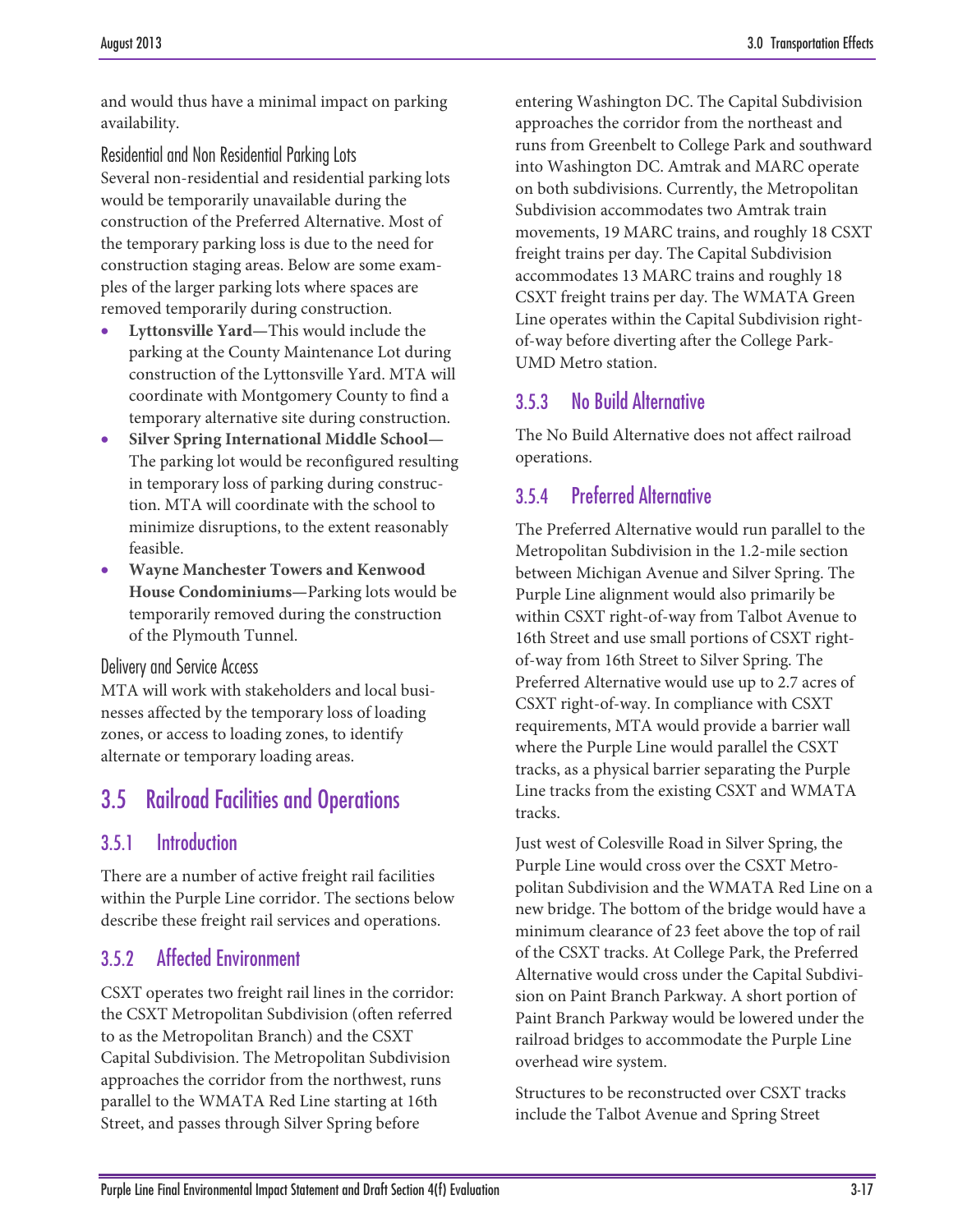bridges; new structures would include the Capital Crescent Trail bridge north of Talbot Avenue and the light rail bridge over CSXT tracks immediately west of Colesville Road. The need to extend the 16th Street bridge would be determined during further design development.

There is a short siding on the southwest side of the CSXT mainline right-of-way that turns to run in the Georgetown Branch. MTA would need to relocate this siding out of the Georgetown Branch right-ofway to the CSXT right-of-way, parallel to the CSXT mainline.

Operationally, the Preferred Alternative would be located on its own track and right-of-way and would not use CSXT track or infrastructure, nor would it affect CSXT's operations or the operations of Amtrak, MARC or WMATA. MTA will continue to coordinate with CSXT regarding the use of their right-of-way as well as design and safety requirements.

### *Long-term Operational Effects*

There no long term effects anticipated on CSXT freight rail operations; therefore, no mitigation is proposed.

### *Short-term Construction Effects and Mitigation*

During construction of the Preferred Alternative, MTA and its contractors would require access to CSXT property, and would perform activities in proximity to CSXT operations. MTA will coordinate with CSXT regarding the nature and extent of construction activities affecting CSXT property. MTA and its contractors will comply with CSXT's access, safety and operational requirements during project construction, including but not limited to securing appropriate easements and agreements,

adopting CSXT safety procedures, and ensuring CSXT access to their facilities at all times. CSXT operations would be maintained at all times during the construction of the Preferred Alternative.

# 3.6 Aviation Facilities and Operations

### 3.6.1 Introduction

One general aviation facility is located near the Purple Line Corridor. The following sections describe this facility and its operations.

### 3.6.2 Affected Environment

The College Park Airport, owned by MNCPPC, is a general aviation facility located near the UMD campus just east of the Purple Line corridor. The facility covers 70 acres and has one runway, which is oriented northwest to southeast. It has 46 aircraft based at the facility, and about 70 aircraft operations occur weekly.

### 3.6.3 No Build Alternative

The No Build Alternative does not affect aviation operations.

### 3.6.4 Preferred Alternative

Under the Preferred Alternative, as the Purple Line approaches College Park Airport from the west, it would follow Paint Branch Parkway and operate in shared lanes. The alignment would be below-grade as it passes under the CSX Capital Subdivision tracks, and it then would turn south to access the College Park station and beyond.

### *Long-term Operational Effects*

No long-term effects on the airport facility or operations are anticipated. One reason is that the Preferred Alternative would follow the current alignment of Paint Branch Parkway near College Park Airport and be below-grade as it passes under the railroad tracks near the airport; the Purple Line would not even be visible to or from the airport. Another reason is that the Preferred Alternative alignment is parallel to the runway and thus would not affect the safety zone for aircraft takeoffs and landings.

 $\overline{a}$ 

<span id="page-17-0"></span><sup>4</sup> The Preferred Alternative assumes that the permanent Capital Crescent Trail between Talbot Avenue and Silver Spring would be located in CSXT right-of-way in accordance with the County's land use plan. The completion of the trail in the CSXT corridor is contingent on agreement between Montgomery County and CSXT on the use of its property on the north side of the CSXT tracks for the trail. If agreement is not reached by the time the Purple Line construction occurs, MTA would construct the trail from Bethesda to Talbot Avenue. From Talbot Avenue to Silver Spring, an interim signed bike route on local streets would be used.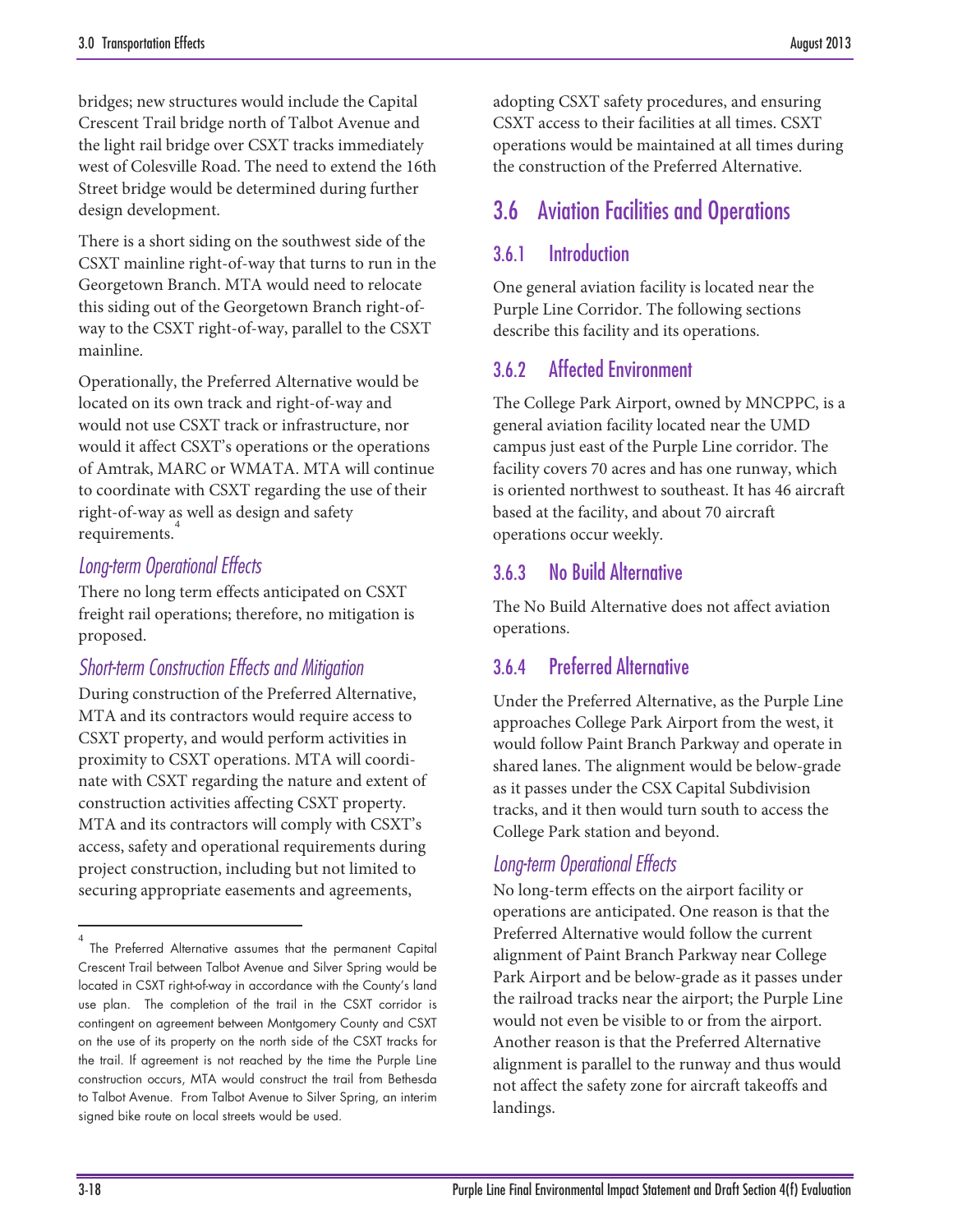### *Short-term Construction Effects and Mitigation*

The Preferred Alternative would have no shortterm construction effects on the College Park Airport and its operations.

# 3.7 Safety and Security

This section identifies general safety and security considerations related to the design, construction, and operation of the Preferred Alternative including new tracks, at-grade crossings, stations, tunnels, and the storage and maintenance facilities. The Preferred Alternative would feature current safety and security systems and procedures to protect passengers, workers, and adjacent communities. This section addresses general safety procedures that would be in place once the Preferred Alternative is in operation, as well as those to be implemented during its construction.

### 3.7.1 Introduction

The safety and security process and activities for this project from planning, through design, construction, testing and verification, and prerevenue operations leading to commencement of revenue service, are governed by FTA's requirements in Circular C 5800.1, *Safety and Security Management Guidance for Major Capital Projects*  (2007). This document identifies specific safety and security activities that a transit agency must perform and document in a Safety and Security Management Plan (SSMP).

The MTA multi-modal System Safety Program Plan (SSPP) and the Maryland Department of Transportation (MDOT) State Safety Oversight Standard and oversight process govern the system safety, fire and life safety and security design criteria development process. MTA also participates in programs managed by other federal departments such as the Department of Homeland Security (DHS). MTA has developed and periodically updates the Purple Line SSMP, based on FTA comments, Project Management Plan updates, and project safety and security activities, organizational updates, work scope changes, and changes to assignments of responsibilities among project participants.

MTA will continue to assess whether adequate provisions have been made for safe and secure operations and what design features would be included to minimize auto, transit or pedestrian accidents.

### 3.7.2 No Build Alternative

Safety and security for the No Build Alternative would include the existing policies in the corridor. The No Build Alternative would have no effect on safety and security within the corridor.

The following documents were reviewed to describe existing procedures:

- MTA's System Safety Program Plan (SSPP), December 2012
- MTA's System Security and Emergency Preparedness Plan (SSEPP), November 2011
- MTA's LRT Design Criteria Manual, April 2012

The SSPP, developed as a means of integrating safety into MTA operations and services, establishes mechanisms for identifying and addressing hazards associated with MTA operations and services and provides a means of ensuring that system modifications are implemented with thorough evaluation of their potential effect on safety. The plan is revised annually and submitted to MDOT, as part of the state safety oversight process.

MTA has developed the SSEPP as a tool to securely operate their transit systems and to coordinate with local, state, and federal agencies regarding security and emergency preparedness issues. MTA participates in programs managed by the DHS, the Office for Domestic Preparedness, the Transportation Security Administration, and the Transit Security Grant Program, all of which require a SSEPP.

### Passenger Safety

The SSPP gives MTA employees and departments the responsibility of upholding the highest level of safety for passengers. MTA promotes safety and security through passenger and public awareness programs.

### Stations and Facilities

The SSPP provides the framework for ensuring passenger and employee safety at MTA stations and facilities. MTA has established a Hazard Identi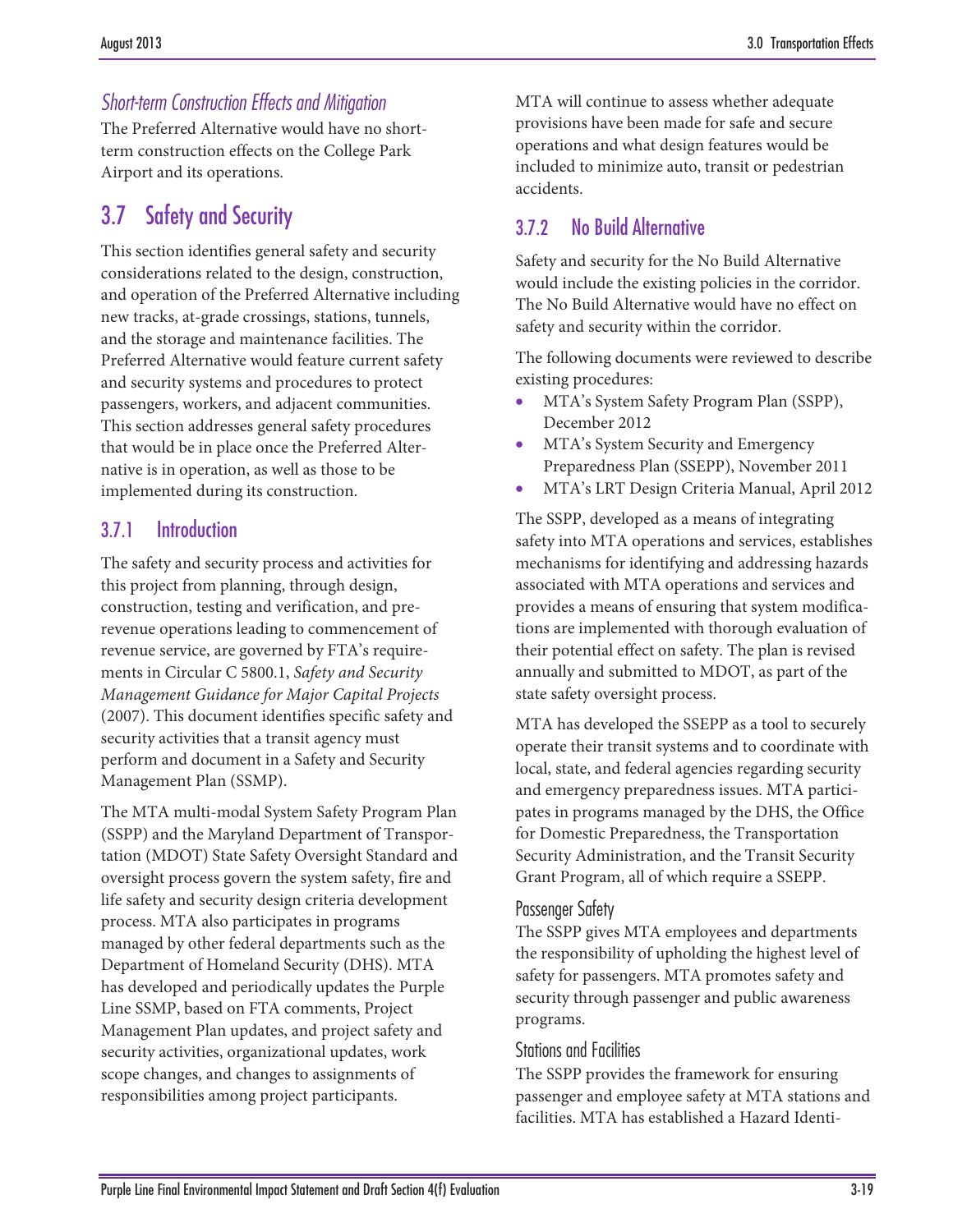fication and Resolution Process to identify and eliminate as many hazardous conditions or situations as possible. As part of this process, MTA performs frequent inspections of its facilities, tracks, systems and station areas. MTA also employs police personnel as well as security guards and fare inspectors, who provide armed and unarmed security on MTA's existing transit services. MTA stations will include closed circuit television (CCTV).

#### Vehicles

MTA transit vehicles are equipped with physical safety and security measures to support the overall operation of the transportation system, including CCTV equipment and Automatic Vehicle Locaters that use global positioning system units to provide the location of any operating vehicle at any time. In addition, local and commuter buses, MARC, Mobility paratransit services, light rail, and Metro subway vehicles are regularly inspected for unsafe or unhealthy items or situations.

Employees and Contractors (Construction Safety) MTA's SSPP contains provisions for an Employee Safety Program including a wide range of occupational safety and health, injury and illness prevention, hazard communication, industrial hygiene, fire and life safety, emergency preparedness, operational safety, environmental, and security programs. These programs have been developed in accordance with federal, state, and local regulatory requirements, and are implemented by MTA and construction contractors.

Emergency Preparedness Plan for Transit Operations The overall objective of emergency preparedness and planning is to ensure fast and efficient response to emergencies or disasters in a manner that minimizes risk to the safety and health of passengers, employees, and emergency response personnel, as well as unnecessary property loss. To meet this objective, MTA has written comprehensive emergency preparedness operations plans (EPOP) for the organization as a whole, and for each of its modal operations (i.e., Metro, Light Rail, MARC, Bus, and Mobility). An EPOP addresses the roles of the many MTA offices that participate including Police, Safety, Media Relations, Engineer-

ing, Human Resources, and Procurement. These plans also establish the roles and responsibilities to be carried out by various emergency response agencies during an emergency. The EPOPs are supplemented by the comprehensive SSEPP, Standard Operating Procedures, Emergency Operating Procedures, and the emergency operating rules used by each mode.

#### Police and Security Operations

MTA's Security Program has been developed and coordinated by MTA Police Force, with input from all MTA departments. The SSEPP emphasizes that the security of customers, employees, and property is not the sole responsibility of the police force, but the responsibility of every employee and department within MTA. The Police Force is dedicated to providing security to MTA customers, employees, and property. It consists of personnel who possess police officer authority extending throughout the State of Maryland as established through Maryland Transportation Article Section 7-207 and the Annotated Code of Maryland Article 27, Section 594B. The force conforms to all training requirements set forth by the Maryland Police and Correctional Training Commissions, and all officers are certified through this commission. The officers also receive additional track access training. Training includes response to incidents in accordance with MTA's Emergency Plan and dealing with transit-specific criminal activity. MTA also employs security guards and fare inspectors, who provide unarmed security and enforce the fare payment system.

### Pedestrian and Motorist Safety

To the extent practicable, MTA will seek to reduce or eliminate pedestrian and motorist conflicts with transit vehicles at MTA stations and facilities. However, conflicts do occur, especially at stations where pedestrians must cross streets at-grade to access platforms, as would be the case for many Purple Line stations. Many safety measures including crosswalks, signals, lighting, and fencing in certain locations, help to reduce the number of conflicts and incidents. In addition, basic design elements are used to enhance safety, including use of platform and parking lot layouts that avoid or reduce pedestrian/vehicle and vehicle/vehicle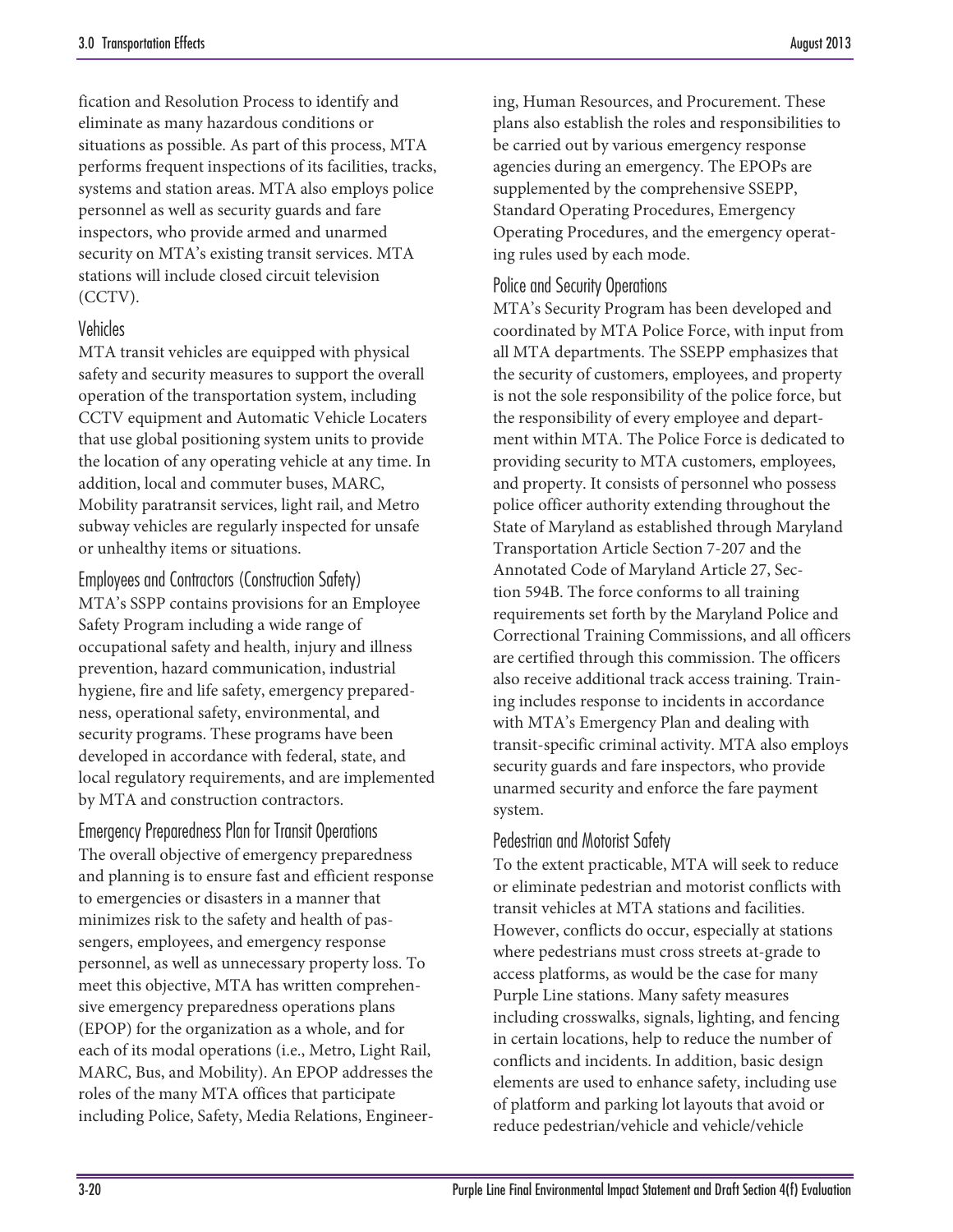conflicts, as well as careful use of landscaping to eliminate blind spots and provide openness for security surveillance.

MTA stations and facilities are designed to comply with the ADA to improve safety and ease of movement for disabled individuals. For this corridor, which runs through dense residential, shopping and business districts, operator training and public outreach is important in contributing to pedestrian and motorist safety.

### 3.7.3 Preferred Alternative

The Preferred Alternative would be designed, constructed, and operated in accordance with MTA's SSPP and SSEPP, both of which would be updated to include specific requirements for the Preferred Alternative, and submitted through the MDOT State Safety Oversight Standard and oversight process for approval, prior to revenue service. The project would be designed in accordance with MTA's *LRT Design Criteria Manual*, which is being prepared for both the proposed Red and Purple Line LRT systems.

The design would be based, in part, on a preliminary hazard analysis and a threat and vulnerability analysis, which would be used to help determine risk mitigation and implementation priorities. MTA would prioritize risks and select sets of countermeasures for the Purple Line that would provide the best overall risk reduction. The basis of design for the Preferred Alternative is predicated on compliance with local, state, and federal design standards and requirements, as referenced in the *LRT Design Criteria Manual*. These design standards mitigate and control potential safety and security hazards and risks to an acceptable level in accordance with transit industry practices and experience from similar light rail transit systems in the United States.

In compliance with the National Fire Protection Association (NFPA) 130, *Standard for Fixed Guideway Transit and Passenger Rail Systems* 2010 Edition, the Preferred Alternative would incorporate appropriate fire and life safety requirements into all aspects of the project design and construction.

Strategies such as Crime Prevention through Environmental Design and the use of police, private security patrols, and security cameras would be employed as appropriate to make the light rail facilities as safe and secure as possible. MTA's existing light rail operations policies and procedures that are designed to address potential catastrophic events and to prevent terrorist activities would be expanded to include the Purple Line. Design considerations such as platform location and length, pedestrian crossings, and alignment design would be used to ensure that the project operates safely.

### Station Platforms and Vehicles

The station platforms are being designed using MTA design principles to increase natural surveillance opportunities. CCTV cameras would be placed on every platform and monitored by MTA's transit police and operations personnel. The ticket vending machines would contain passenger assistance telephones linked to the central control center. MTA's transit police would provide roving patrols on the LRT vehicles and at stations. MTA personnel would monitor proof of payment on the LRT vehicles.

Additional safety features would include public address systems on transit vehicles and on station platforms to make emergency announcements. Safety elements that would be put in place for multi-use paths and other access to the stations could include walkways, emergency phones, limited entry and exit points, and provisions for persons with disabilities.

### Emergency Ventilation System

The emergency ventilation systems for the enclosed transitway in Bethesda, the Silver Spring Library station, and the Plymouth Street tunnel would be designed in accordance with NFPA 130 fire safety standards.

### Vehicular, Bicycle, and Pedestrian Safety

Safety provisions would be made to minimize conflicts between transit vehicles, automobiles, bicyclists, and pedestrians. Crossings would be clearly marked with signage and pavement markings. Bicycle and pedestrian crossings would be provided at select street and rail crossings.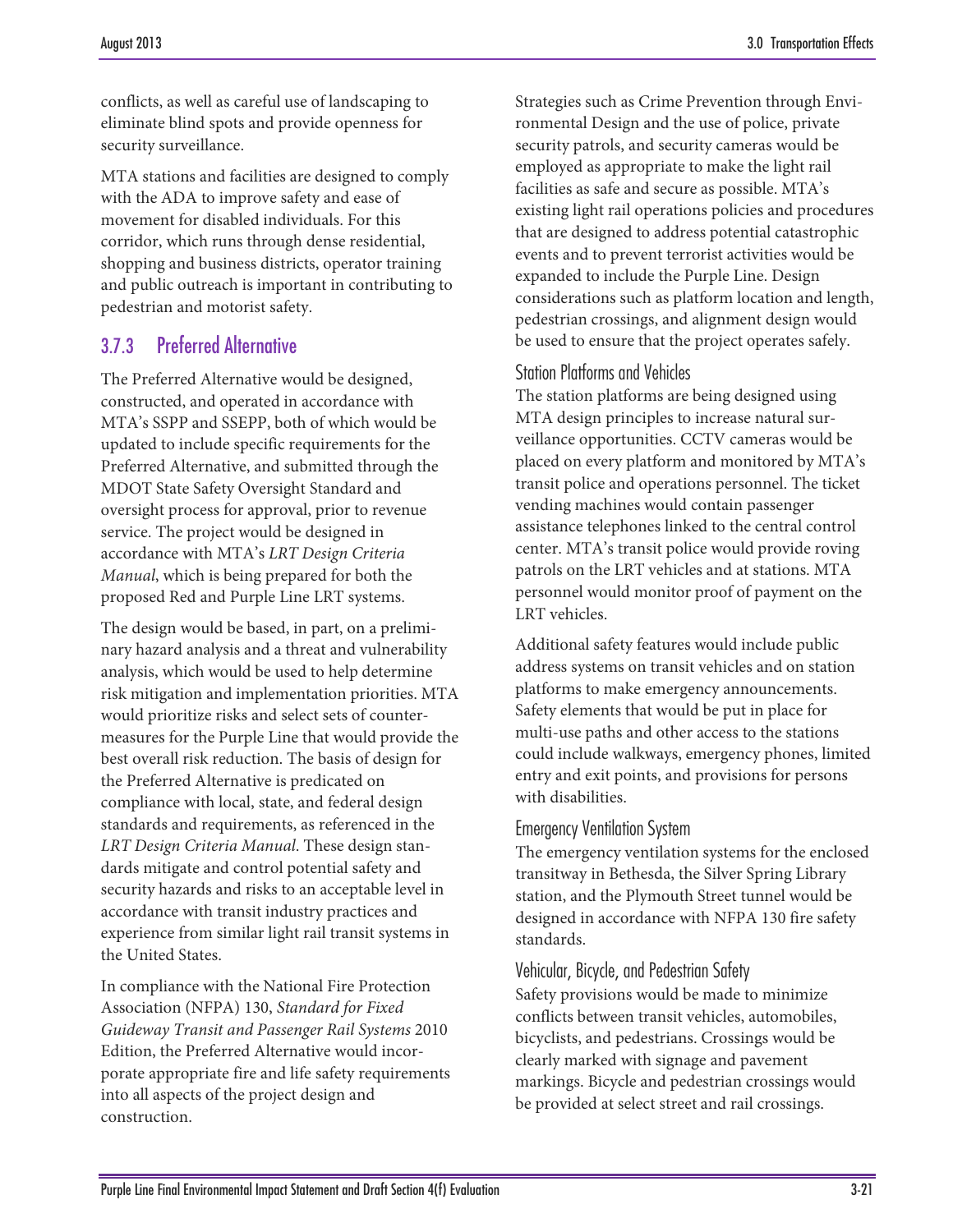At some locations, rail crossing gates would be used to stop vehicles at the transitway. The gates would include an active warning system that would alert the control center of interference with the gates. At grade crossings with flashers and gates, stationary crossing bells also would ring for approximately five seconds while the gate arms are lowered. Onboard warning devices or bells would be sounded within five seconds of a transit vehicle approaching a grade crossing. At grade crossings with traffic signals, no crossing flashers, bells or gates are proposed, as LRT vehicles would follow traffic signals just as other vehicles do.

Safety and security on the Capital Crescent Trail would be provided by Montgomery County because the trail would be a county facility. Design of the trail has included Crime Prevention through Environmental Design principles, and other safety and security considerations. Montgomery County has approved lighting at trail connections and trail underpasses. The county police will be responsible for policing the trail, as they do the rest of the county's trails.

Safety and Security during Construction Activities The safety and security of construction workers and the general public would be a key element of Purple Line construction activities. On-site construction equipment, including heavy industrial cranes and trucks hauling excavated material on local roads, would create potential safety hazards for pedestrians and motorists. Construction workers operating or working in concert with equipment at the various construction staging areas also would create increased opportunities for safety and security breaches. The construction sites and related equipment would potentially be vulnerable to safety and security violations, particularly during times of construction equipment shutdown and construction site closure. Construction sites will be fenced to reduce these hazards. MTA will work with the construction contractors to ensure adherence to applicable federal and state safety protocols and the following:

• MTA's Purple Line Safety and Security Management Plan (SSMP), October 5, 2012, Version 3, Section 8

- MTA System Safety Program Plan (SSPP), December 2012, Section 18
- MTA's Contractor's Safety and Health Guidelines (CSHG), March 2011

The Purple Line SSMP, MTA's multi-modal SSPP and MTA's CSHG require that contractors develop a project-specific health and safety plan. The goal of this plan would be to identify, eliminate, minimize, and control safety hazards and related risks by establishing requirements, clear lines of authority and levels of responsibility and accountability. Detailed provisions for the contractor's security requirements during construction are provided in the Purple Line SSMP. Examples of safety- and security-related best practices for construction activities include:

- The contractors will install the following:
	- Fencing and shielding at all construction sites to reduce vulnerability to trespassing and vandalism and to protect adjacent walkways and streets
	- **Warning and guide signage to alert the** public to the presence of work areas and to physically separate work areas from public spaces, including at times of equipment shutdown and site closure
	- Signage to enable the public to seek alternative routes of travel if needed, in the vicinity of the construction sites
- The contractor will prepare and implement crane safety plans, among other project specific items specified in MTA's CSHG.
- Traffic on streets adjacent to construction sites will be managed through enactment and enforcement of an approved Transportation Management Plan that will include lane closures, travel lane shifts, bus stop relocations, and relocated and protected sidewalks and bicycle lanes. These plans will be developed during further design development (see Section 5.4.)

### Effects on Emergency Services

There are several emergency service providers located in the project study area, including fire stations, police stations, and medical facilities. These facilities are identified in the *Purple Line Environmental Resource Maps.* Among the